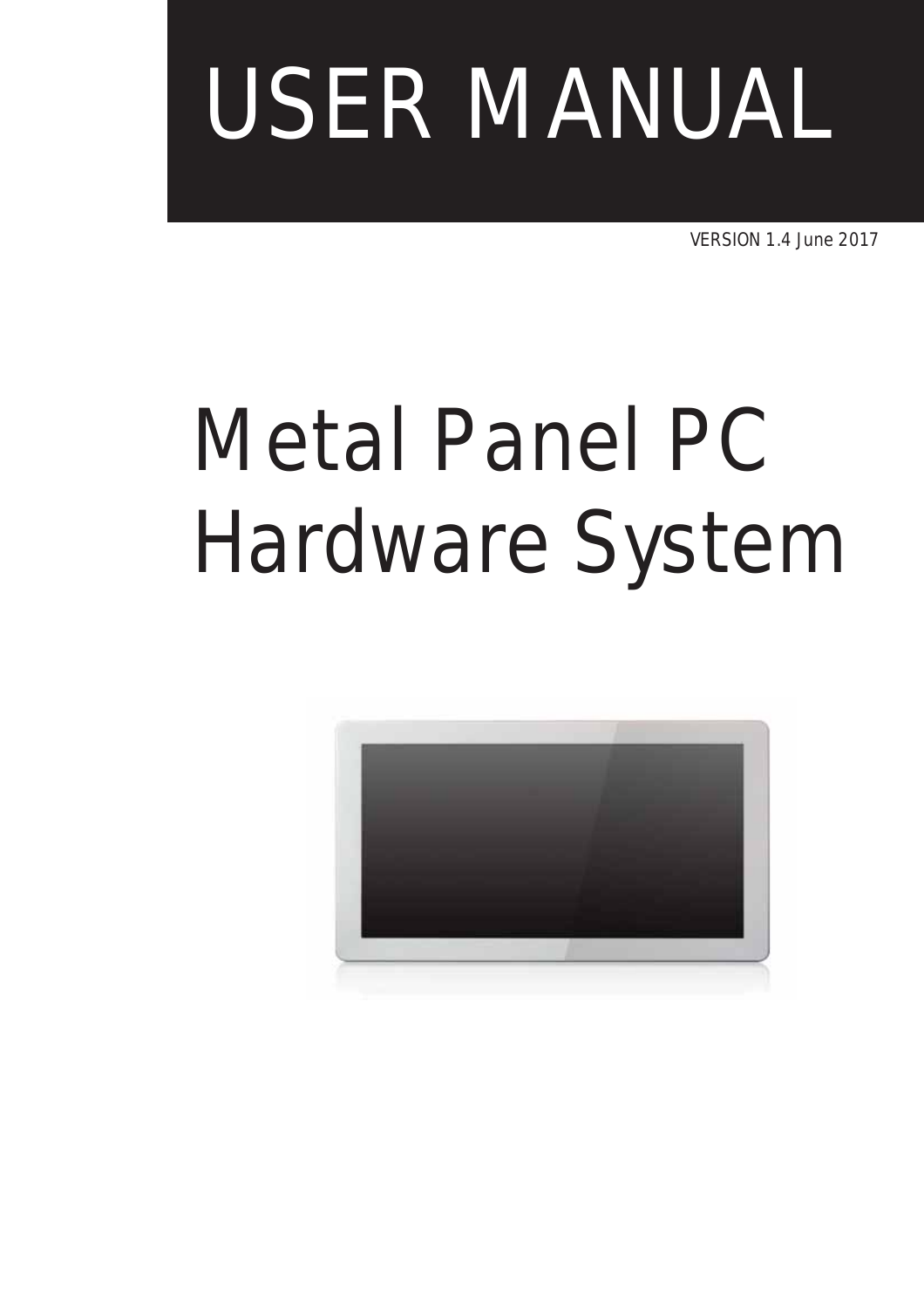The information contained in this document is subject to change without notice. We make no warranty of any kind with regard to this material, including, but not limited to, the implied warranties of merchantability and fitness for a particular purpose. We shall not be liable for errors contained herein or for incidental or consequential damages in connection with the furnishing, performance, or use of this material.

This document contains proprietary information that is protected by copyright. All rights are reserved. No part of this document may be photocopied, reproduced or translated to another language without the prior written consent of the manufacturer.

# TRADEMARK

Intel®, Pentium® and MMX are registered trademarks of Intel® Corporation. Microsoft® and Windows® are registered trademarks of Microsoft Corporation. Other trademarks mentioned herein are the property of their respective owners.

# Safety

## IMPORTANT SAFETY INSTRUCTIONS

- 1. To disconnect the machine from the electrical power supply, turn off the power switch and remove the power cord plug from the wall socket. The wall socket must be easily accessible and in close proximity to the machine.
- 2. Read these instructions carefully. Save these instructions for future reference.
- 3. Follow all warnings and instructions marked on the product.
- 4. Do not use this product near water.
- 5. Do not place this product on an unstable cart, stand, or table. The product may fall, causing serious damage to the product.
- 6. Slots and openings in the cabinet and the back or bottom are provided for ventilation to ensure reliable operation of the product and to protect it from overheating. These openings must not be blocked or covered. The openings should never be blocked by placing the product on a bed, sofa, rug, or other similar surface. This product should never be placed near or over a radiator or heat register or in a built-in installation unless proper ventilation is provided.
- 7. This product should be operated from the type of power indicated on the marking label. If you are not sure of the type of power available, consult your dealer or local power company.
- 8. Do not allow anything to rest on the power cord. Do not locate this product where persons will walk on the cord.
- 9. Never push objects of any kind into this product through cabinet slots as they may touch dangerous voltage points or short out parts that could result in a fire or electric shock. Never spill liquid of any kind on the product.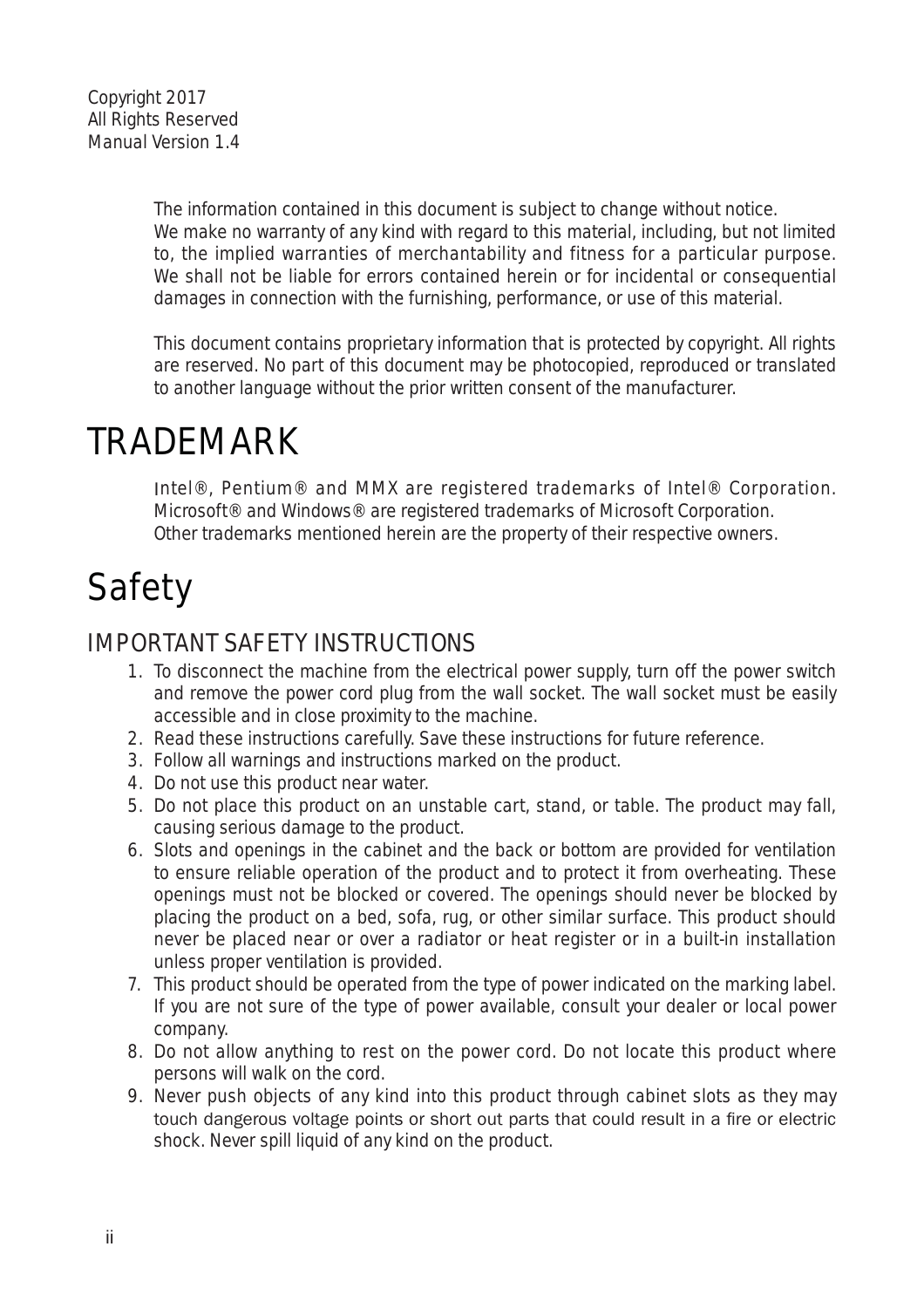# Sécurité

## INSTRUCTIONS IMPORTANTES RELATIVES À LA SECURITE

- 1. Pour débrancher la machine de l'alimentation électrique, éteignez l'interrupteur d'alimentation et retirez le cordon d'alimentation de la prise murale. La prise murale doit être facilement accessible et à proximité de la machine.
- 2. Lisez attentivement ces instructions. Conservez ces instructions pour une référence future.
- 3. Suivez tous les avertissements et les instructions indiquées sur le produit.
- 4. Ne pas utiliser ce produit à proximité de l'eau.
- 5. Ne pas placer ce produit sur un chariot, un support ou une table. Le produit peut tomber,causant de graves dommages à l'appareil.
- 6. Les fentes et les ouvertures dans le boîtier, l'arrière ou le fond sont prévues pour la ventilation afin d'assurer un fonctionnement fiable du produit et le protéger de la surchauffe. Ces ouvertures ne doivent pas être obstruées ou couvertes. Les ouvertures ne doivent jamais être bloquées en plaçant l'appareil sur un lit, un canapé, un tapis ou autre surface similaire. Ce produit ne doit jamais être placé : à proximité ou sur un radiateur, sur un registre de chaleur ou dans une installation intégrée à moins qu'une ventilation adéquate soit prévue.
- 7. Ce produit doit être utilisé avec le type d'alimentation indiqué sur l'étiquette.Si vous n'êtes pas sûr du type d'alimentation disponible, consultez votre revendeur ou représentant local de l'entreprise.
- 8. Ne laissez rien reposer sur le cordon d'alimentation. Ne placez pas ce produit là oùdes personnes peuvent marcher sur le cordon.
- 9. N'introduisez jamais d'objets d'aucune sorte dans ce produit à travers les fentes du coffret car ils pourraient entrer en contact avec des points sous tension dangereux ou court-circuiter des pièces. Ne renversez jamais de liquide d'aucune sorte sur le produit.

# $C_{\epsilon_{\text{CE MARK}}}$

This device complies with the requirements of the EEC directive 2004/108/EC with regard to "Electromagnetic compatibility" and 2006/95/EC "Low Voltage Directive".

# **FCC**

This device complies with part 15 of the FCC rules. Operation is subject to the following two conditions:

(1) This device may not cause harmful interference.

(2) This device must accept any interference received, including interference that may cause undesired operation.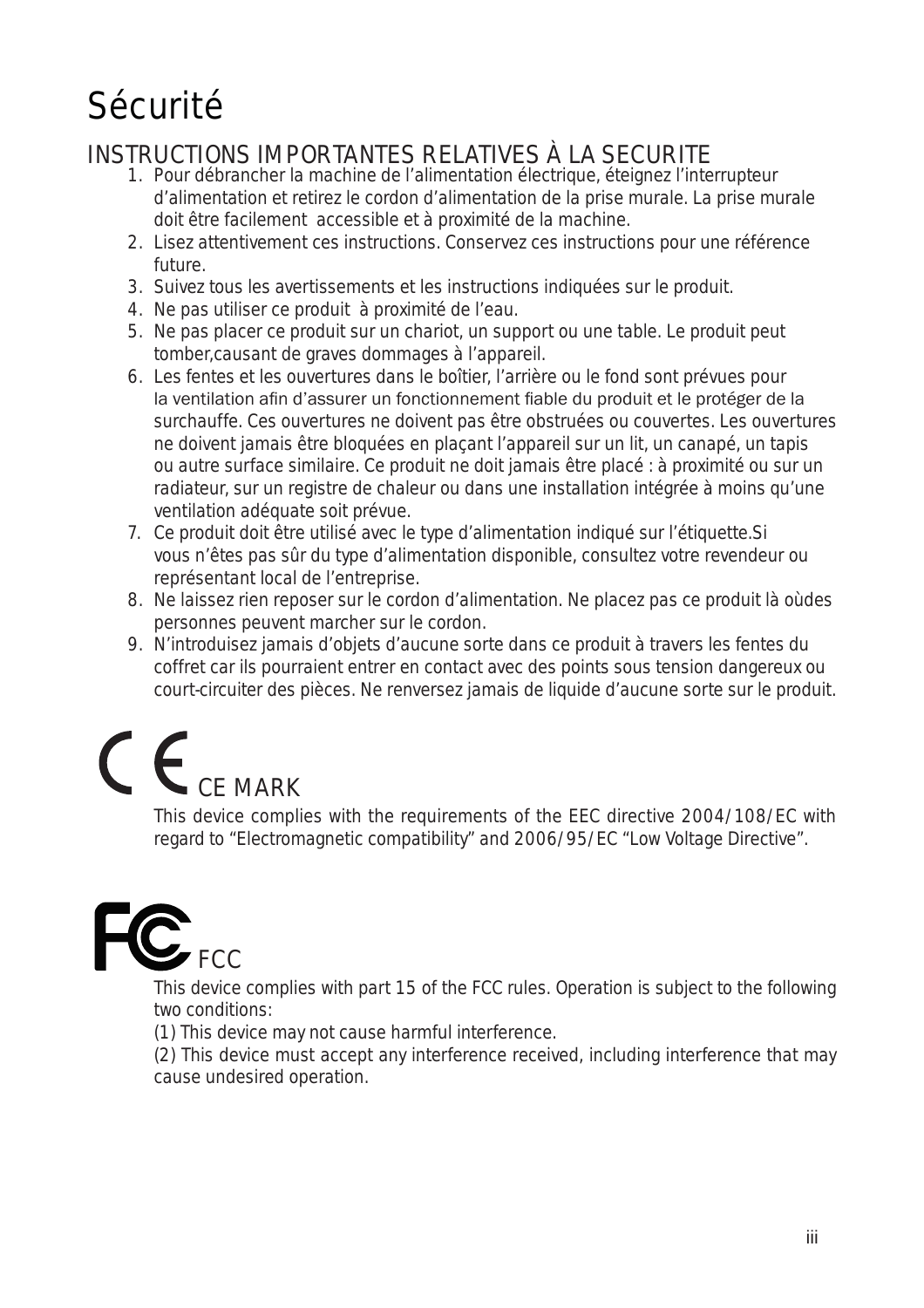## CAUTION ON LITHIUM BATTERIES

There is a danger of explosion if the battery is replaced incorrectly. Replace only with the same or equivalent type recommended by the manufacturer. Discard used batteries according to the manufacturer's instructions.



### Battery Caution

Risk of explosion if battery is replaced by an incorrectly type. Dispose of used battery according to the local disposal instructions.



### Safety Caution

Note: To comply with IEC60950-1 Clause 2.5 (limited power sources, L.P.S) related legislation, peripherals shall be 4.7.3.2 "Materials for fire enclosure" compliant.

#### 4.7.3.2 Materials for fire enclosures

For MOVABLE EQUIPMENT having a total mass not exceeding 18kg.the material of a FIRE ENCLOSURE, in the thinnest significant wall thickness used, shall be of V-1 CLASS MATERIAL or shall pass the test of Clause A.2.

For MOVABLE EQUIPMENT having a total mass exceeding 18kg and for all STATIONARY EQUIPMENT, the material of a FIRE ENCLOSURE, in the thinnest significant wall thickness used, shall be of 5VB CLASS MATERIAL or shall pass the test of Clause A.1

## AVERTISSEMENT SUR LES BATTERIES AU LITHIUM

Il y a un danger d'explosion si la batterie n'est pas remplacée correctement. Remplacez-la uniquement par une batterie identique ou de type équivalent recommandée par le fabricant.les batteries usagées doivent être mises au rebut conformément aux instructions du fabricant.



#### Avertissement Batterie

Risque d'explosion si la batterie est remplacée par un élément incompatible. Jetez les batteries usagées selon les instructions des dispositions locales .



### Avertissement de sécurité

Remarque: Pour répondre à la norme IEC60950-1 alinéa 2.5 (sources d'énergie limitées, LPS) liés la législation, les périphériques doivent être conforme 4.7.3.2 "Matériaux pour enceinte coupe-feu»

4.7.3.2 "Matériaux pour équipements coupe-feu»

Pour les équipements mobiles ayant une masse totale n'excédant pas 18kg : Les matériaux d'un équipement coupe-feu, dans l'épaisseur de paroi retenue la plus significativement mince, doivent être des matériels de CLASSE V-1 ou doivent passer le test de l'article A.2.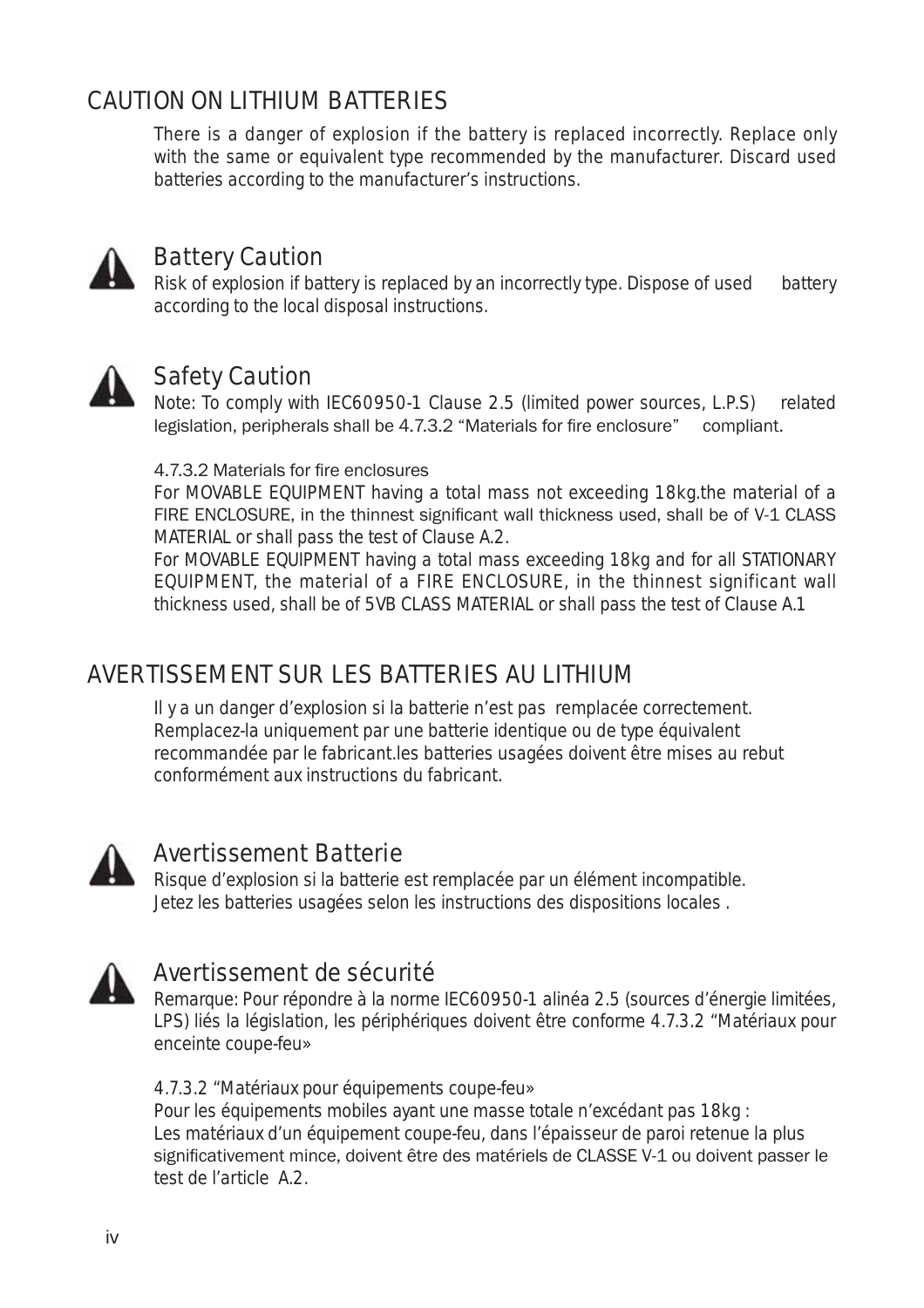Pour équipements mobiles ayant une masse totale supérieure à 18 kg et pour tous les équipements FIXES :

Les matériaux d'un équipement coupe-feu dans l'épaisseur de paroi retenue la plus significativement mince, doivent être des matériels de CLASSE V-1, doivent être de classe Matériel 5VB ou doivent passer le test de l'article A.1

## LEGISLATION AND WEEE SYMBOL

2012/19/EU Waste Electrical and Electronic Equipment Directive on the treatment, collection, recycling and disposal of electric and electronic devices and their components.



The crossed dust bin symbol on the device means that it should not be disposed of with other household wastes at the end of its working life. Instead, the device should be taken to the waste collection centers for activation of the treatment, collection, recycling and disposal procedure.

To prevent possible harm to the environment or human health from uncontrolled waste disposal, please separate this from other types of wastes and recycle it responsibly to promote the sustainable reuse of material resources.

Household users should contact either the retailer where they purchased this product, or their local government office, for details of where and how they can take this item for environmentally safe recycling.

Business users should contact their supplier and check the terms and conditions of the purchase contract.

This product should not be mixed with other commercial wastes for disposal.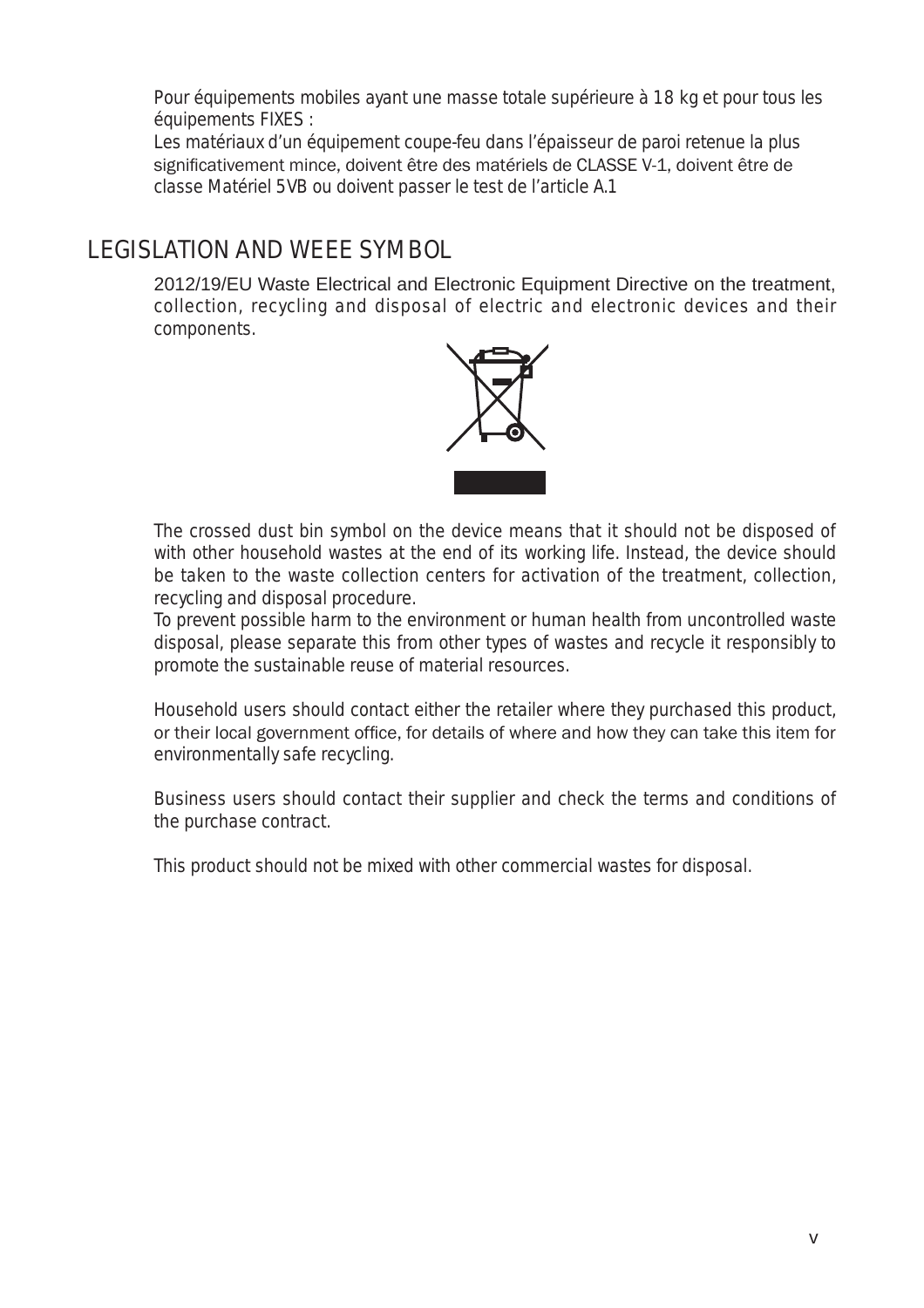# Revision History

Changes to the original user manual are listed below:

| <b>Revision</b> | <b>Description</b>                                           | Date              |
|-----------------|--------------------------------------------------------------|-------------------|
| 1.0             | Initial release                                              | <b>March 2013</b> |
| 1.1             | C76 M/B added                                                | November 2013     |
| 1.2             | D36 M/B added                                                | May 2015          |
| 1.3             | Remove RJ11 port and relevant setting from<br>D36 and D66 MB | December 2015     |
| 1.4             | D86U M/B added<br>C56 M/B removed                            | June 2017         |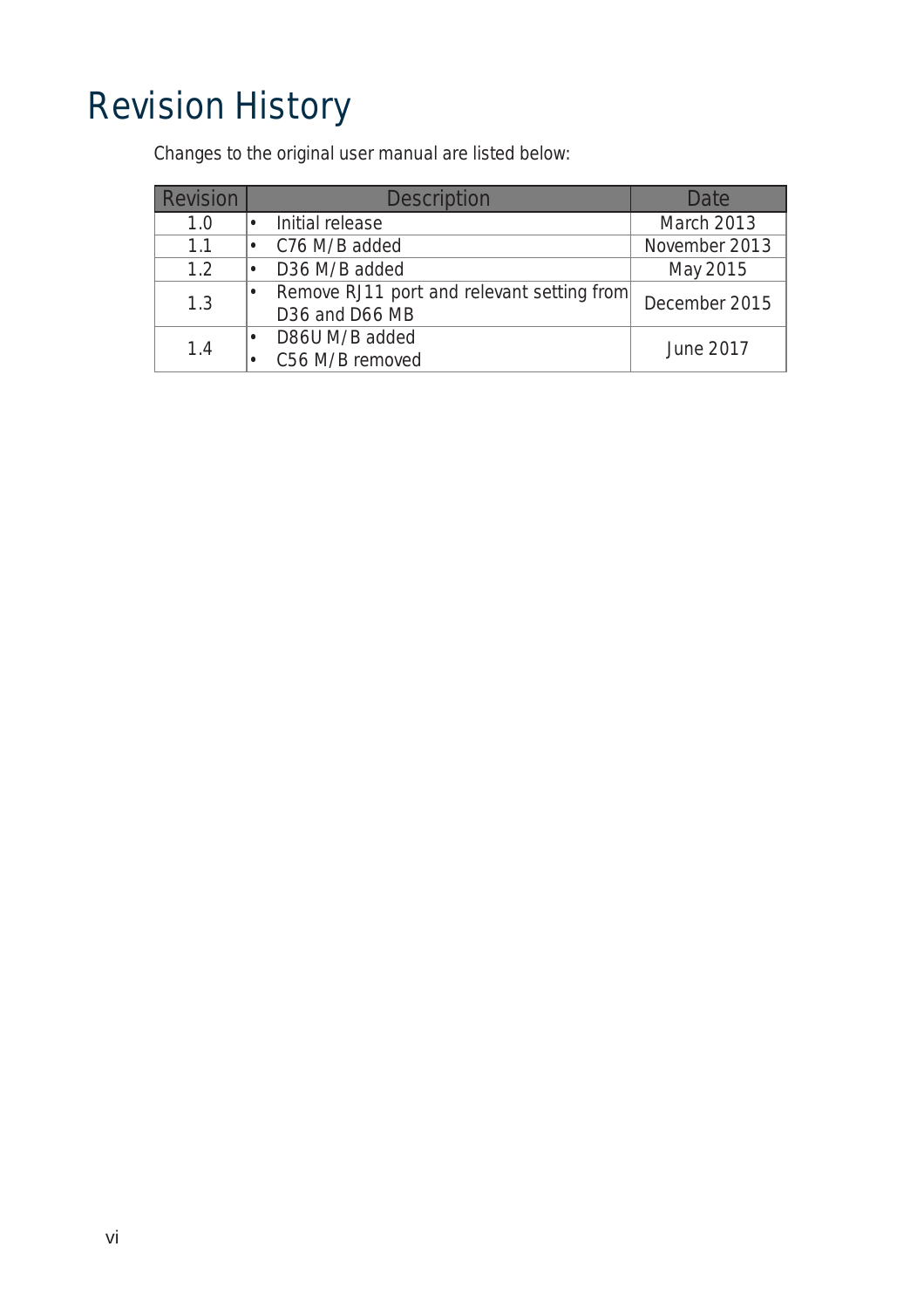# **Table of Contents**

### 2-2 Rear View 2008 3

## 4. Peripherals Installation ................ 9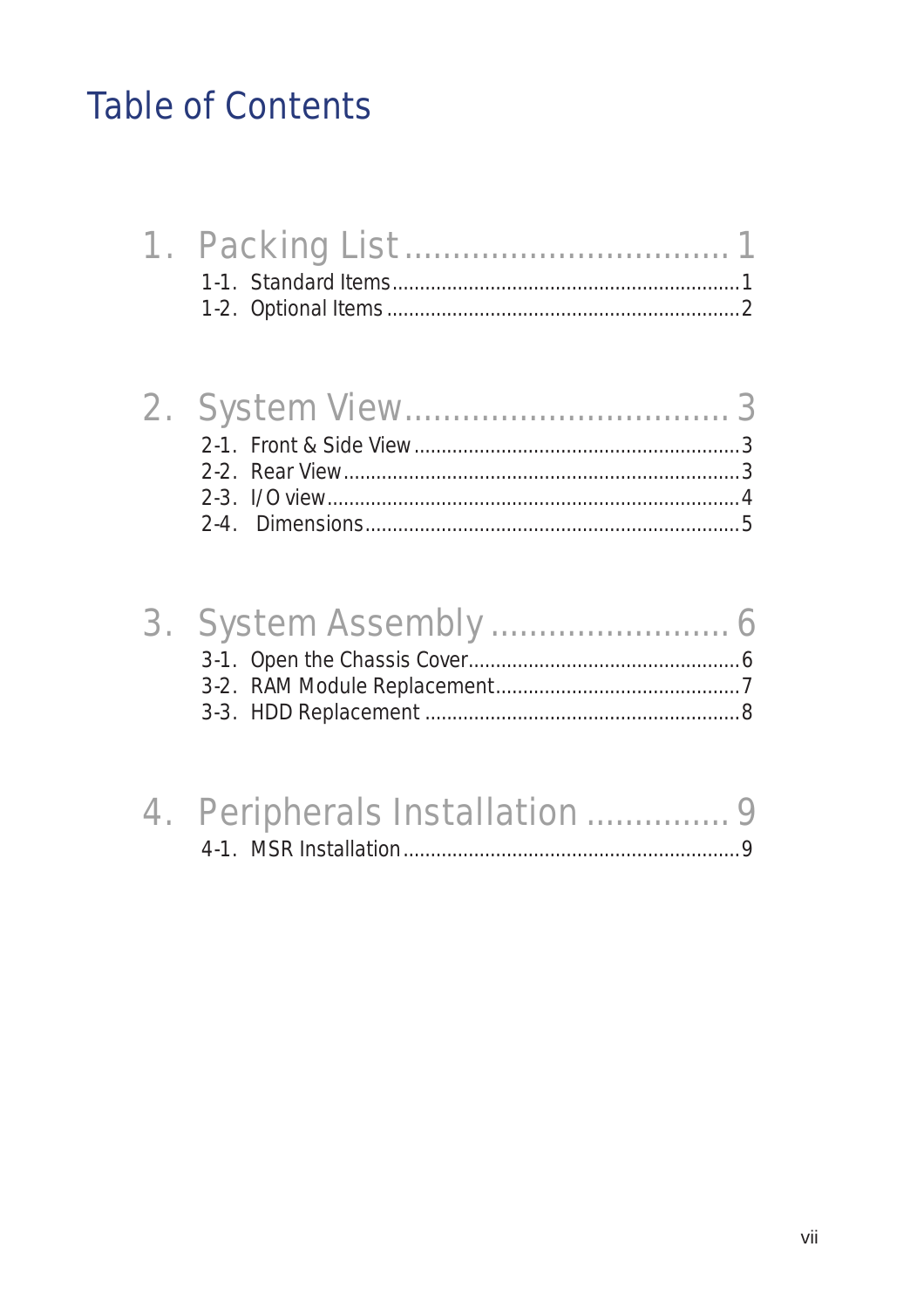|--|--|

# Appendix: Drivers Installation........... 25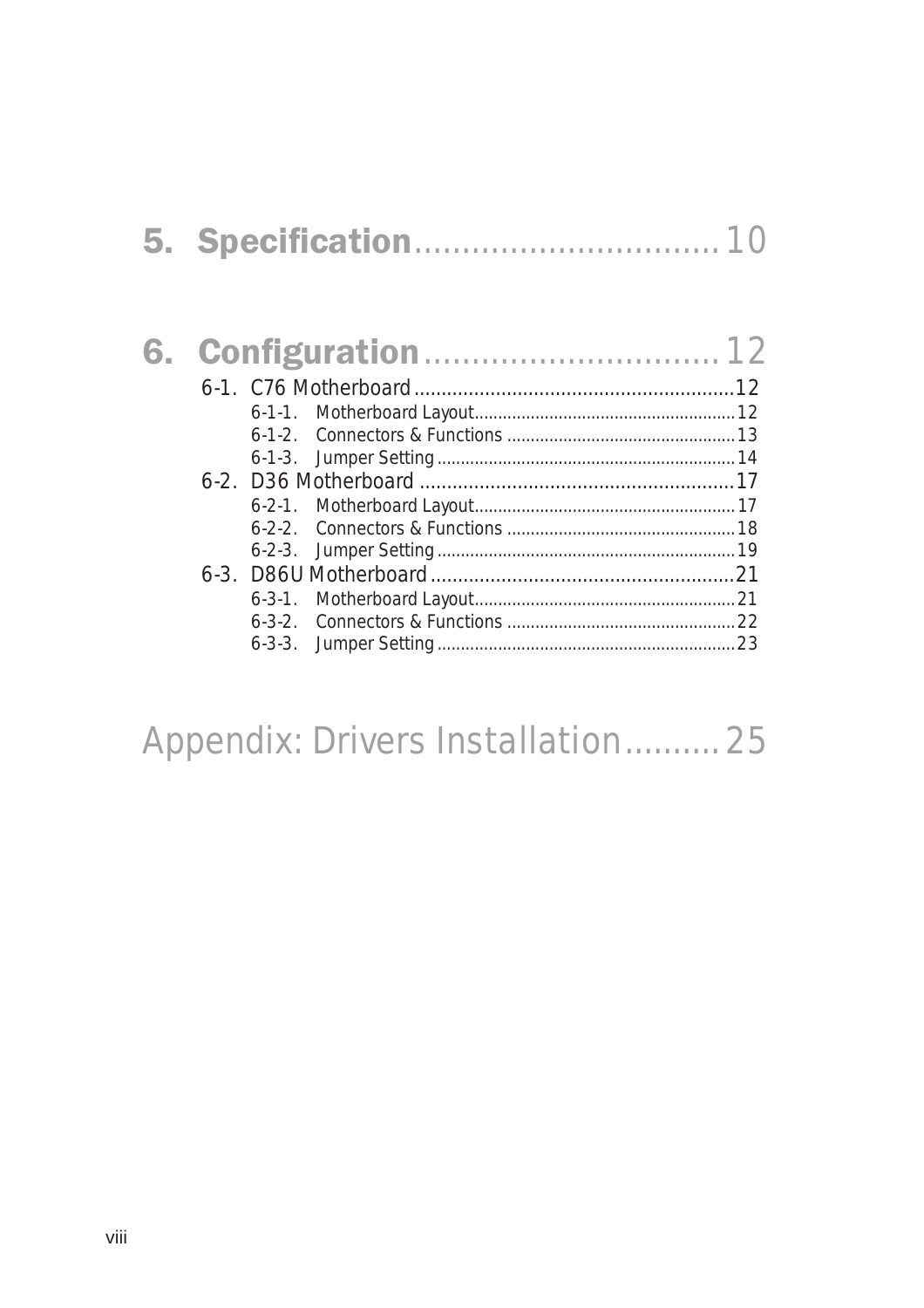The page is intentionally left blank.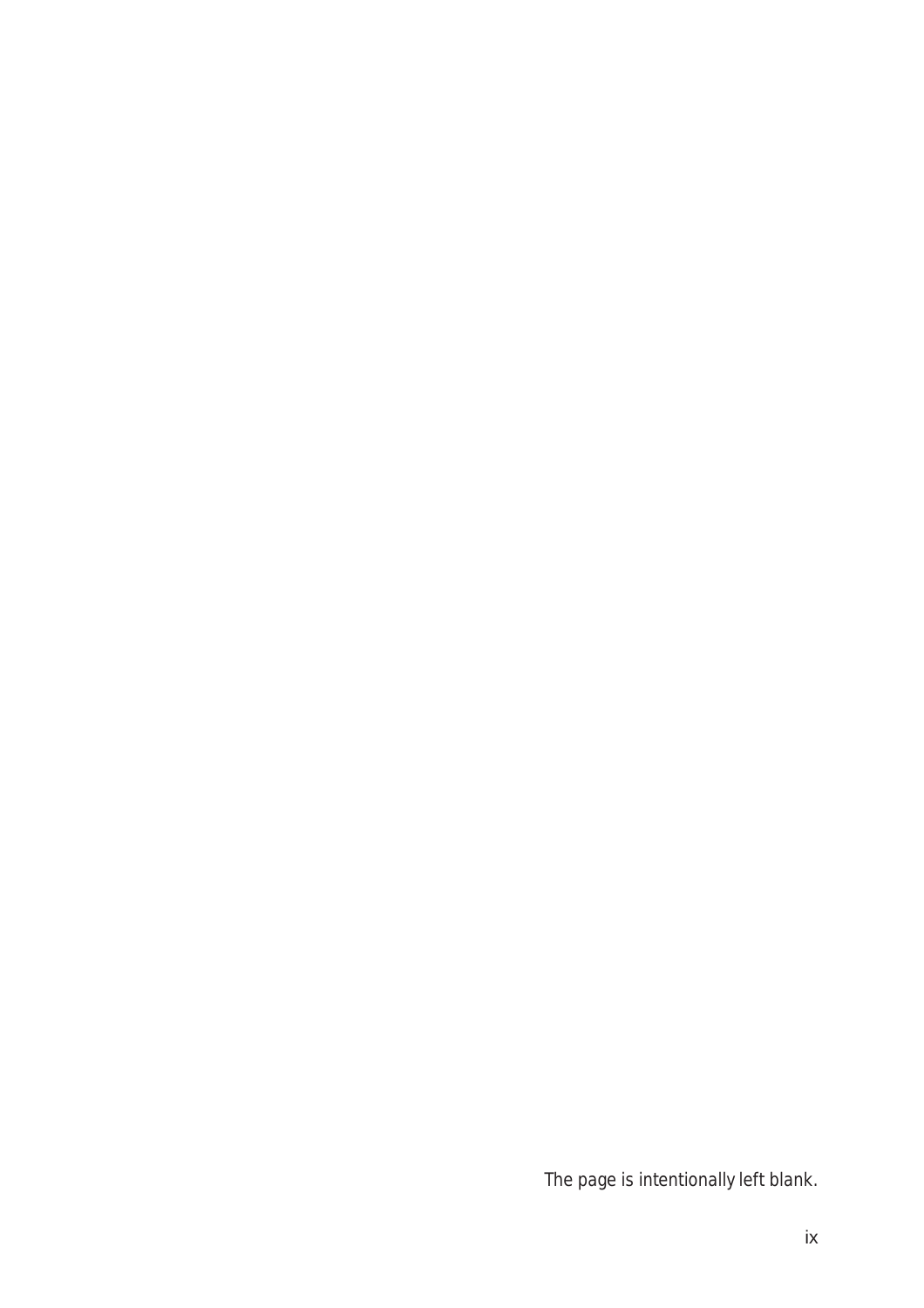

# **1-1.** Standard Items



- a. System
- b. Power adapter
- c. Power cord
- d. RJ45-DB9 cable (x2)
- e. USB cable (x2)
- f. Power extended cable
- g. Driver bank

Note: Power cord will be supplied differently according to various region or country.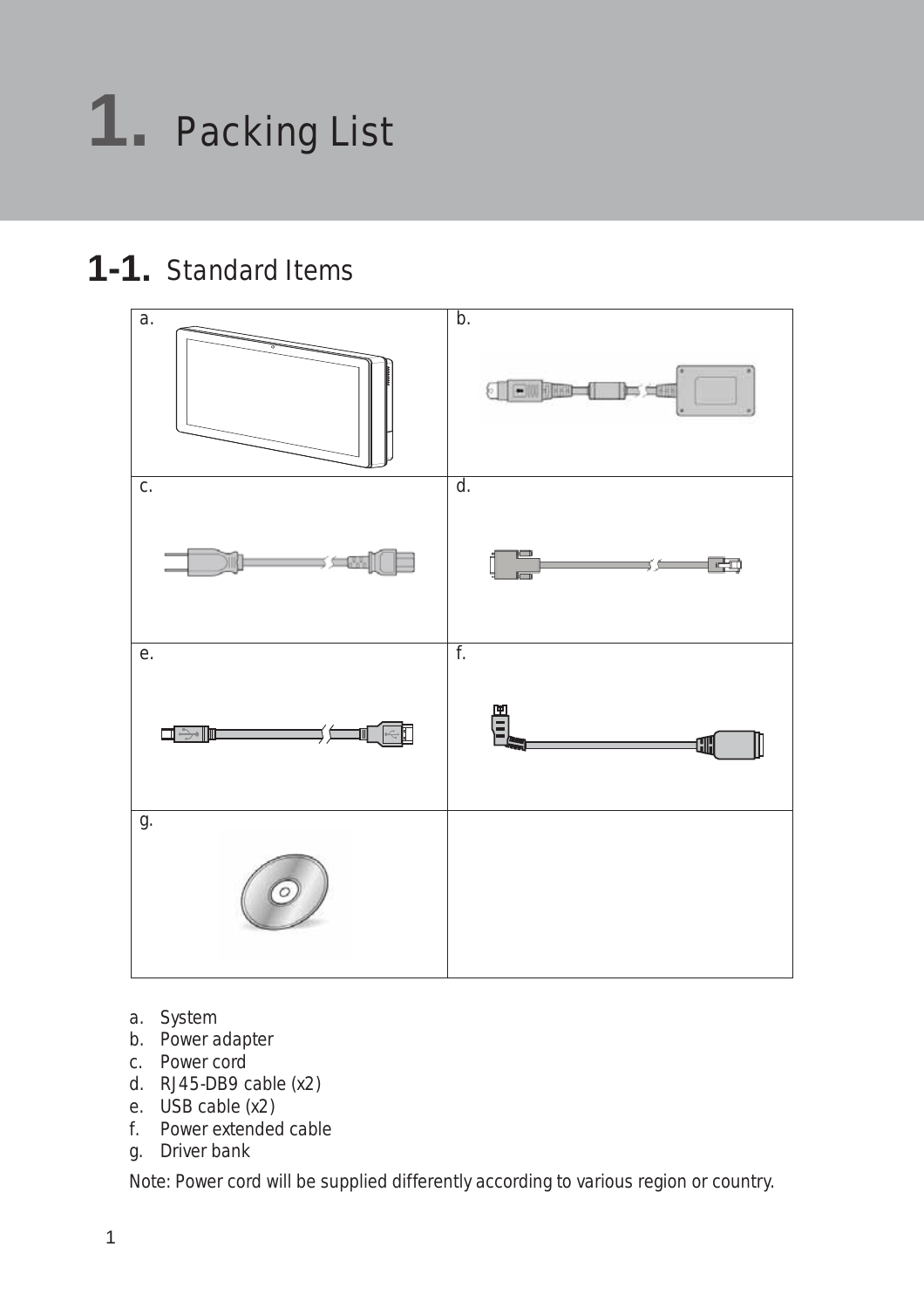# **1-2.** Optional Items



MSR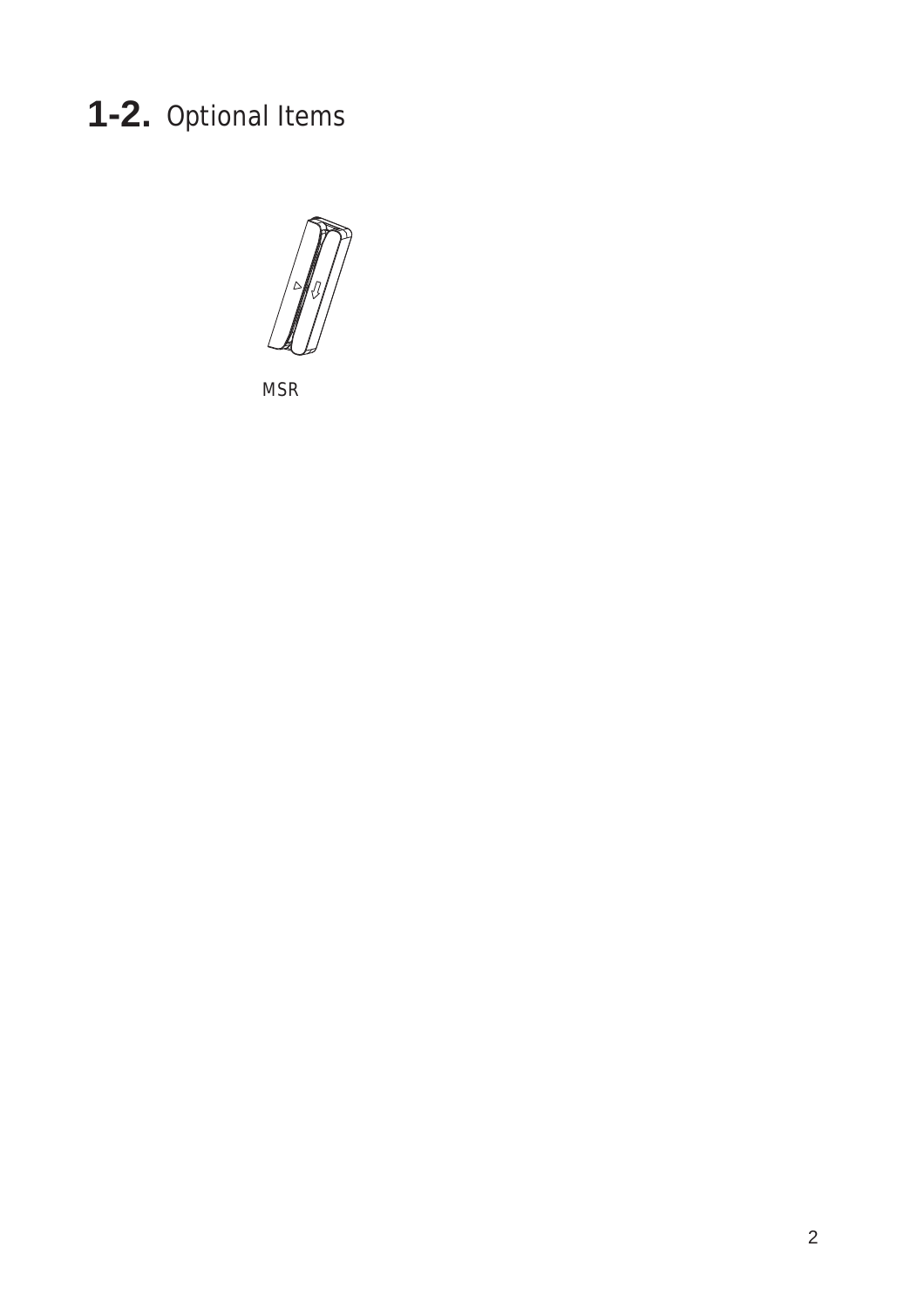**2-1.** Front & Side View





| Item No. | <b>Description</b> |
|----------|--------------------|
|          | Touch screen       |
|          | Built-in web cam   |
|          | Ventilation        |
|          | MSR cable hole     |

# **2-2.** Rear View



| Item No. | <b>Description</b>  |
|----------|---------------------|
|          | VESA mounting holes |
|          | Cable cover         |
|          | Power button        |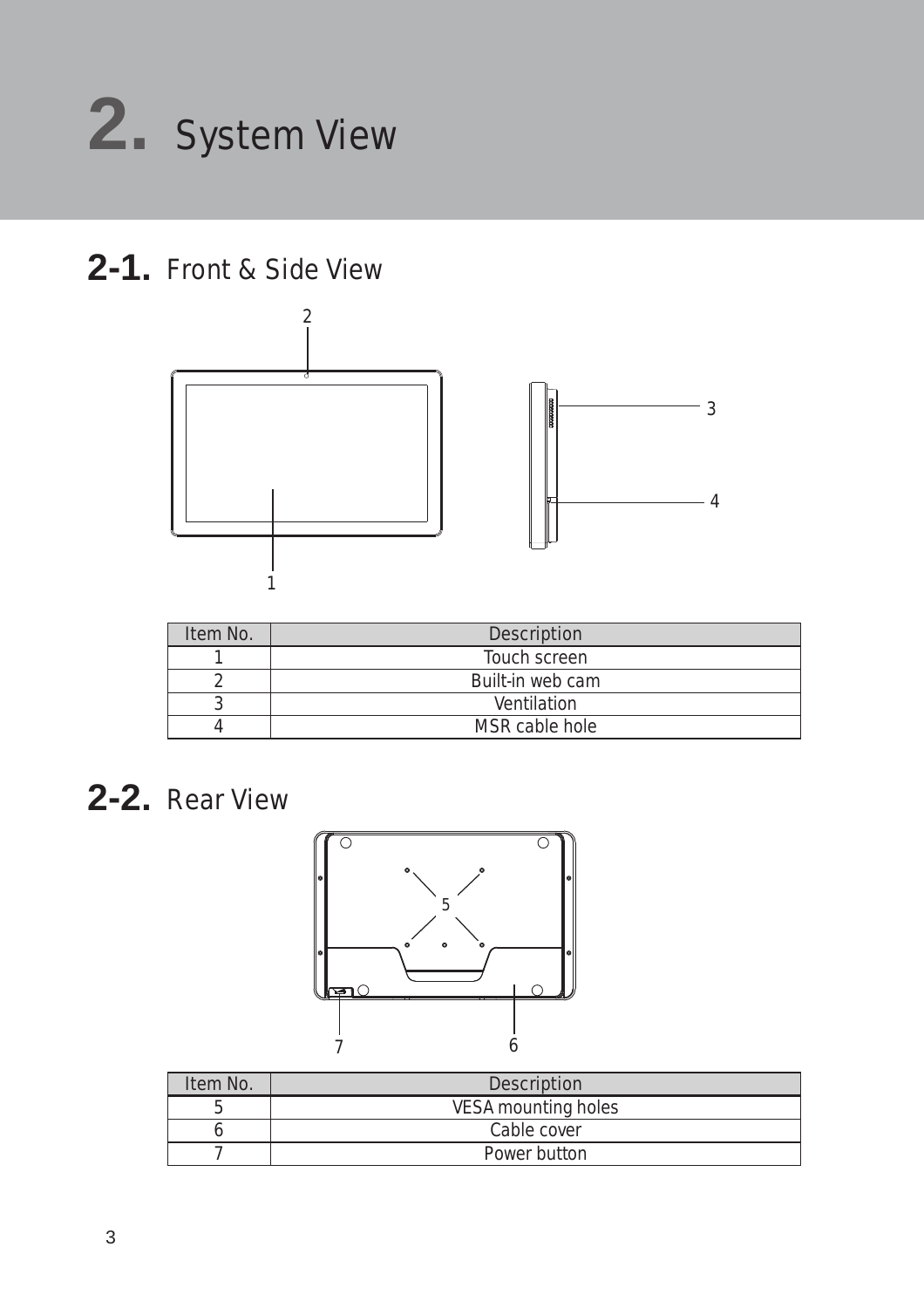# **2-3.** I/O view

#### C76 Motherboard



| Item No.     | <b>Description</b>                    |  |
|--------------|---------------------------------------|--|
| a            | $2nd$ power button                    |  |
| b            | Power button                          |  |
| C            | DC IN                                 |  |
| d            | <b>VGA</b>                            |  |
| e            | COM port 1, 2, 3 (from right to left) |  |
|              | USB 2.0 (x4) (two optional USB)       |  |
| Cash drawer  |                                       |  |
| h            | USB(x2)                               |  |
| USB 3.0 (x2) |                                       |  |
|              | LAN                                   |  |

#### D36 Motherboard



| Item No. | <b>Description</b>              |  |
|----------|---------------------------------|--|
| a        | Power button                    |  |
| b        | DC Jack 19V                     |  |
| С        | <b>VGA</b>                      |  |
| d        | COM <sub>3</sub>                |  |
| e        | <b>USB2.0 x 1</b>               |  |
|          | COM1~COM2(from right to left)   |  |
| g        | USB 2.0 (x4) (two optional USB) |  |
| h        | LAN                             |  |
|          | USB3/USB4                       |  |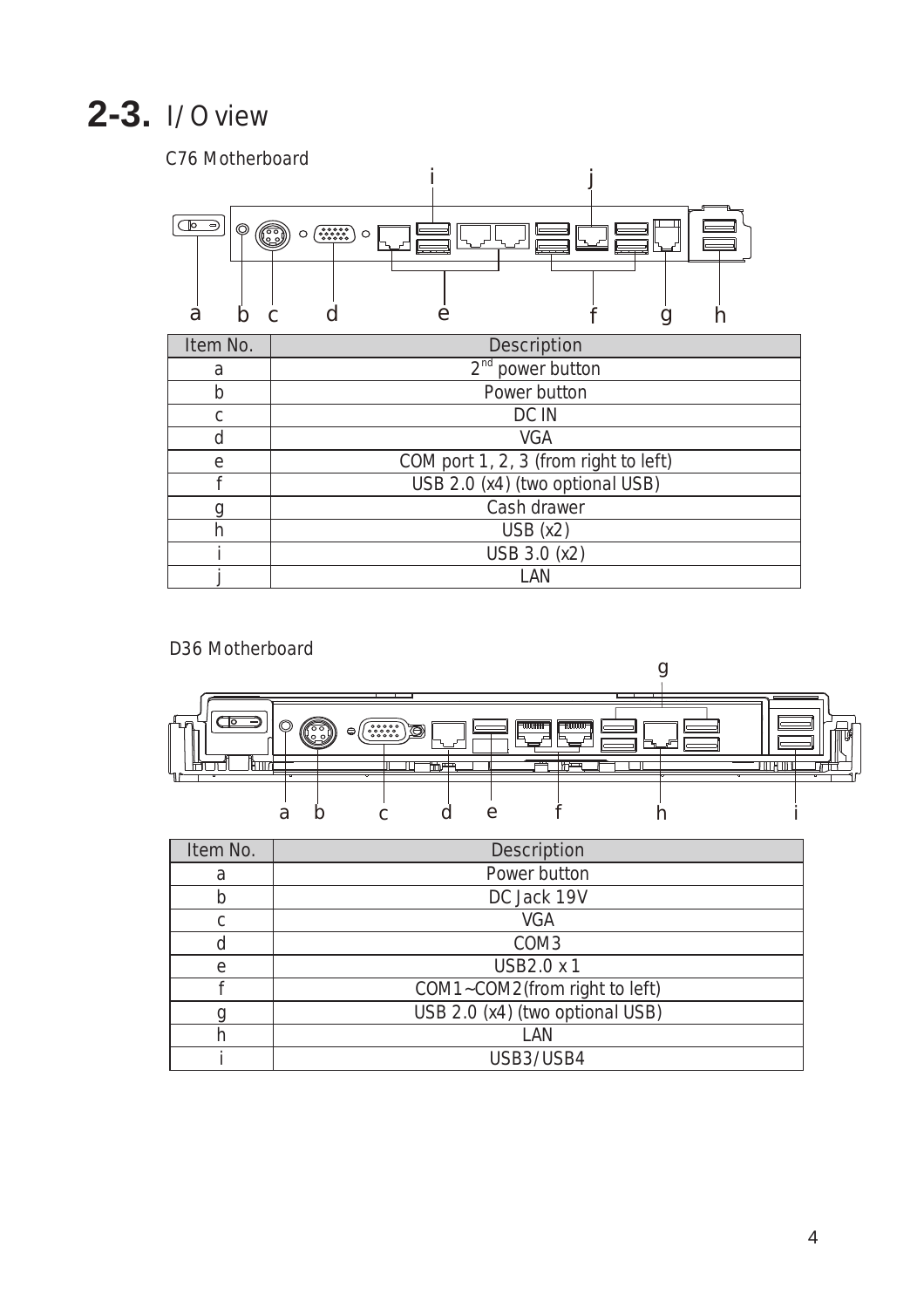#### D86U Motherboard



## **2-4.** Dimensions

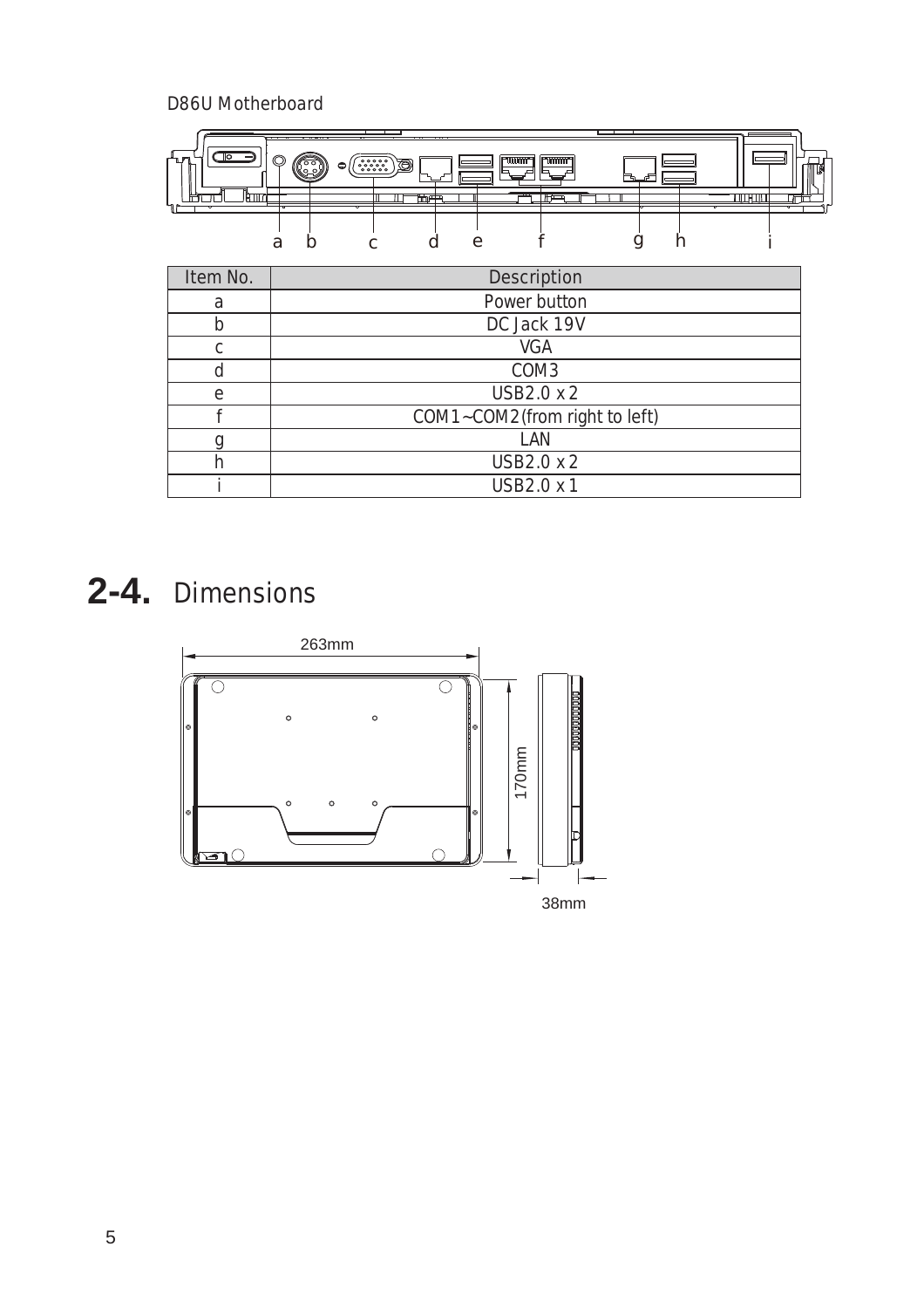# **3.** System Assembly

## **3-1.** Open the Chassis Cover

 The motherboard and RAM module can be replaced by opening the chassis cover, which is located on the back side of the system. Please follow the steps below to open the chassis cover.

- 1. Turn to the back side of the system and loosen the screws (x2) to release the cable cover first. the back cover of the system.
- 2. Loosen the screws (x4) to open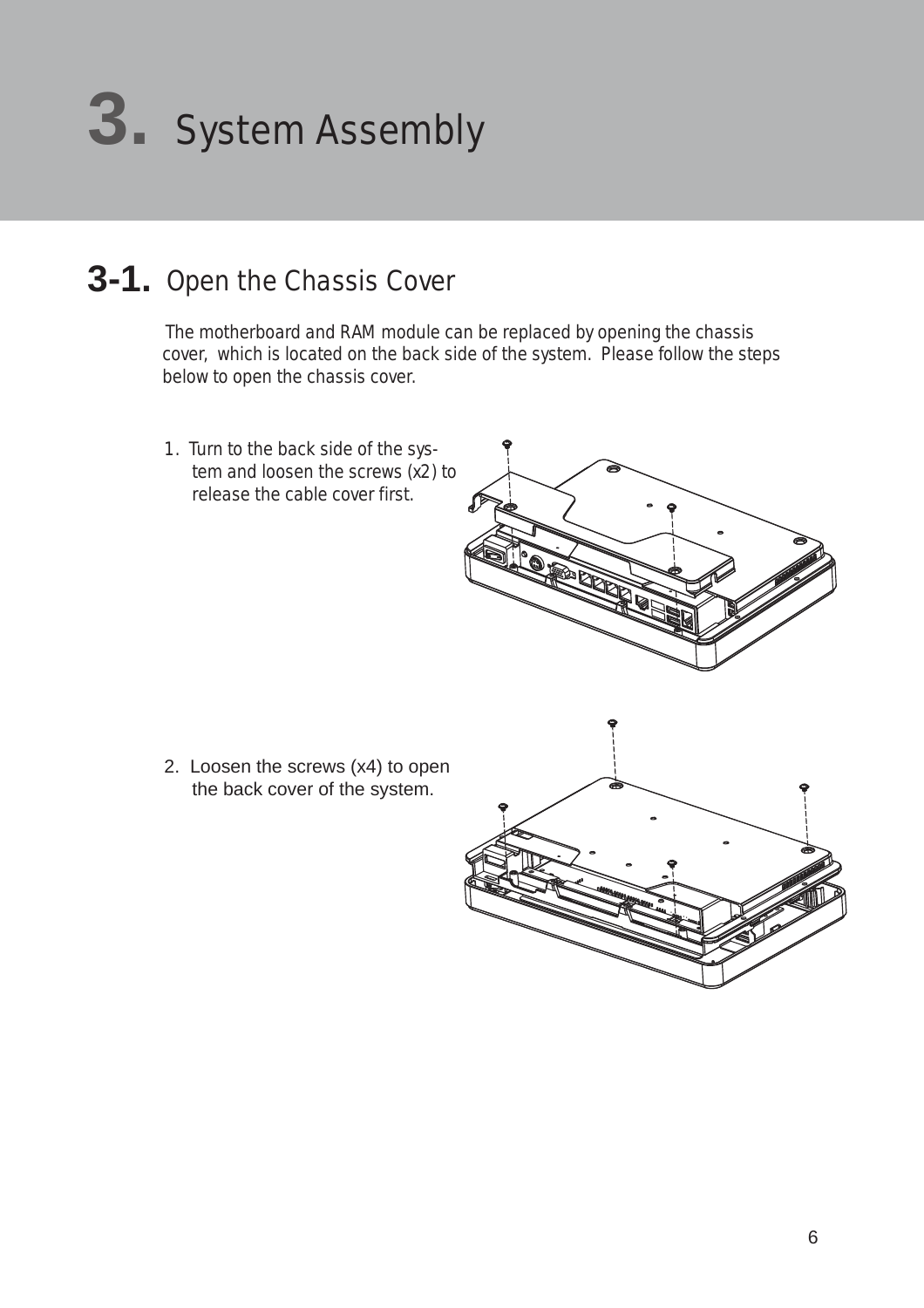# **3-2.** RAM Module Replacement

 To remove and replace the RAM module, please open the chassis cover firstly as steps dscribed in chapter 3-1.

#### Removing a RAM module

1. Find the memory slot at the right side of the motherboard.



2. Flip the ejector clips outwards to remove the memory module from the memory slot.



#### Installing a RAM moudle

3. Slide the memory module into the memory slot and press down until the ejector clips snaps in place.

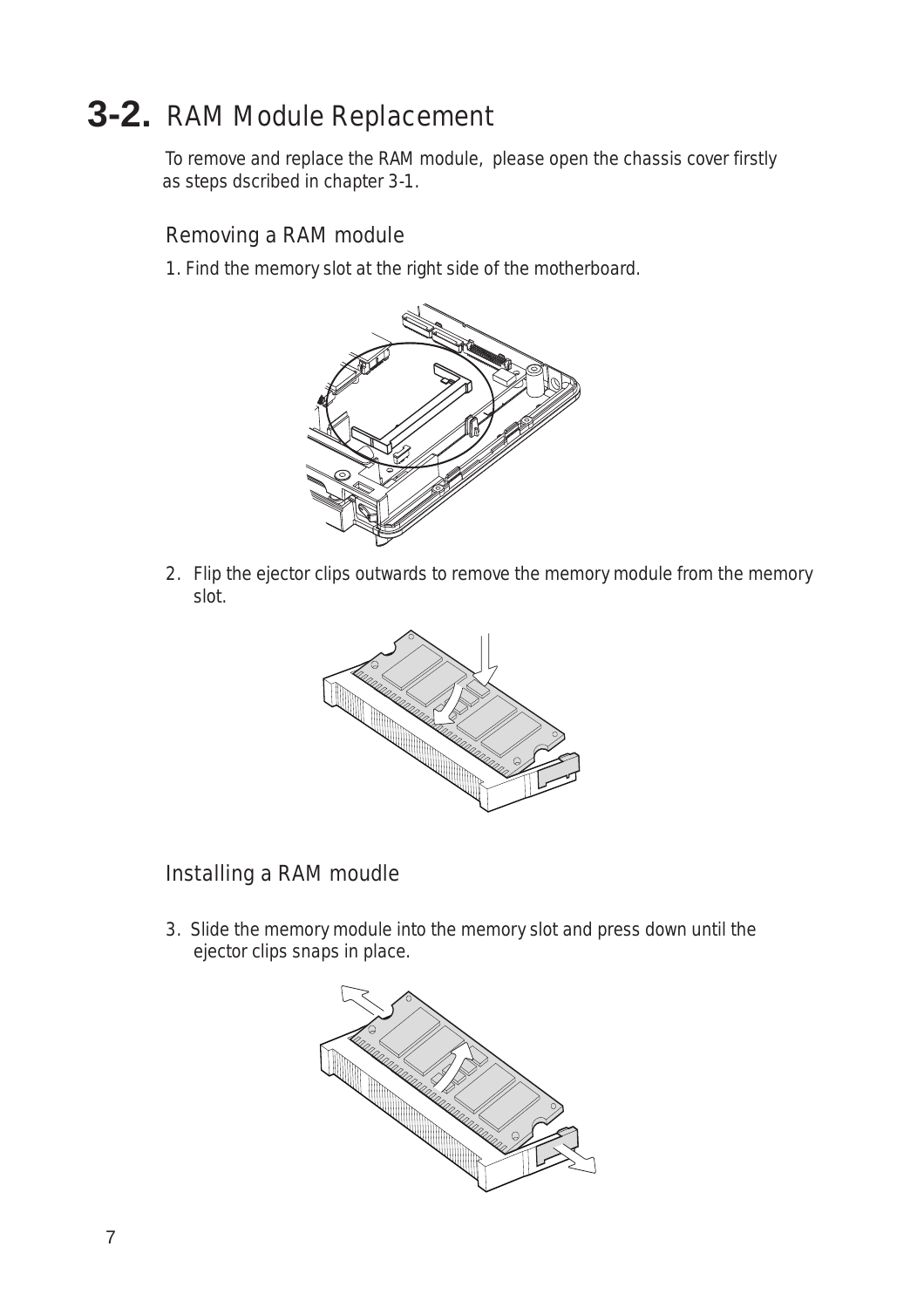# **3-3.** HDD Replacement

To remove and replace the HDD, please open the cable cover firstly as stpes dscribed in chapter 3-1-1.

- 1. Loosen the screws(x2) to remove the HDD bracket from the system
- 2. The HDD is secured by the bracket, remove the screws(x2) to release the bracket and replace the HDD.

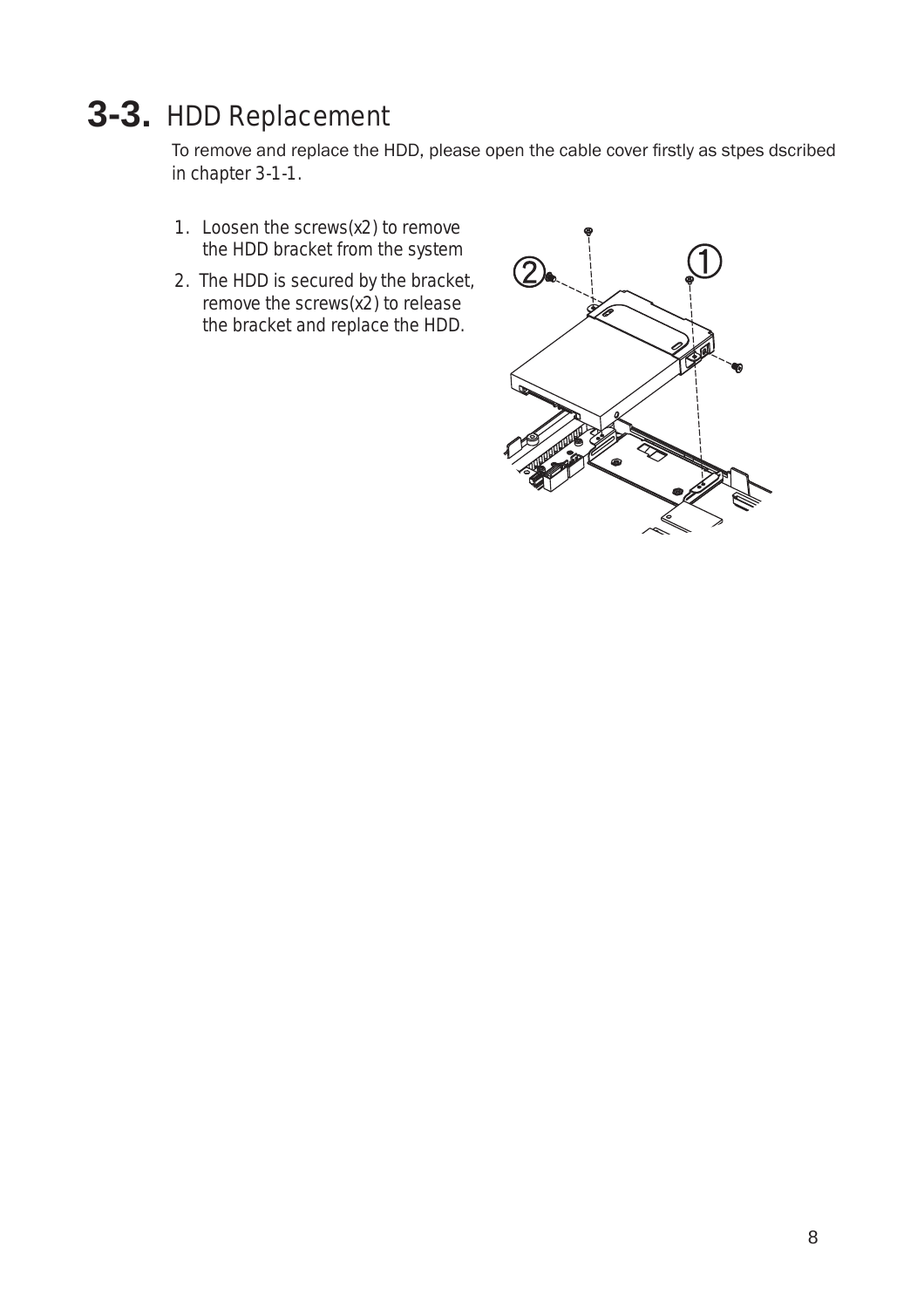# **4.** Peripherals Installation

## **4-1.** MSR Installation

To install MSR, please open the cable cover firstly as steps described in chapter 3-1-1.

1. Insert MSR module in place and fasten the screws (x2) on the back to secure the module.

2. Connect MSR cable to the connector on system side.



3. Close the cable cover and fasten screws (x2). Make sure the MSR cable is threaded through the MSR cable hole on the system.

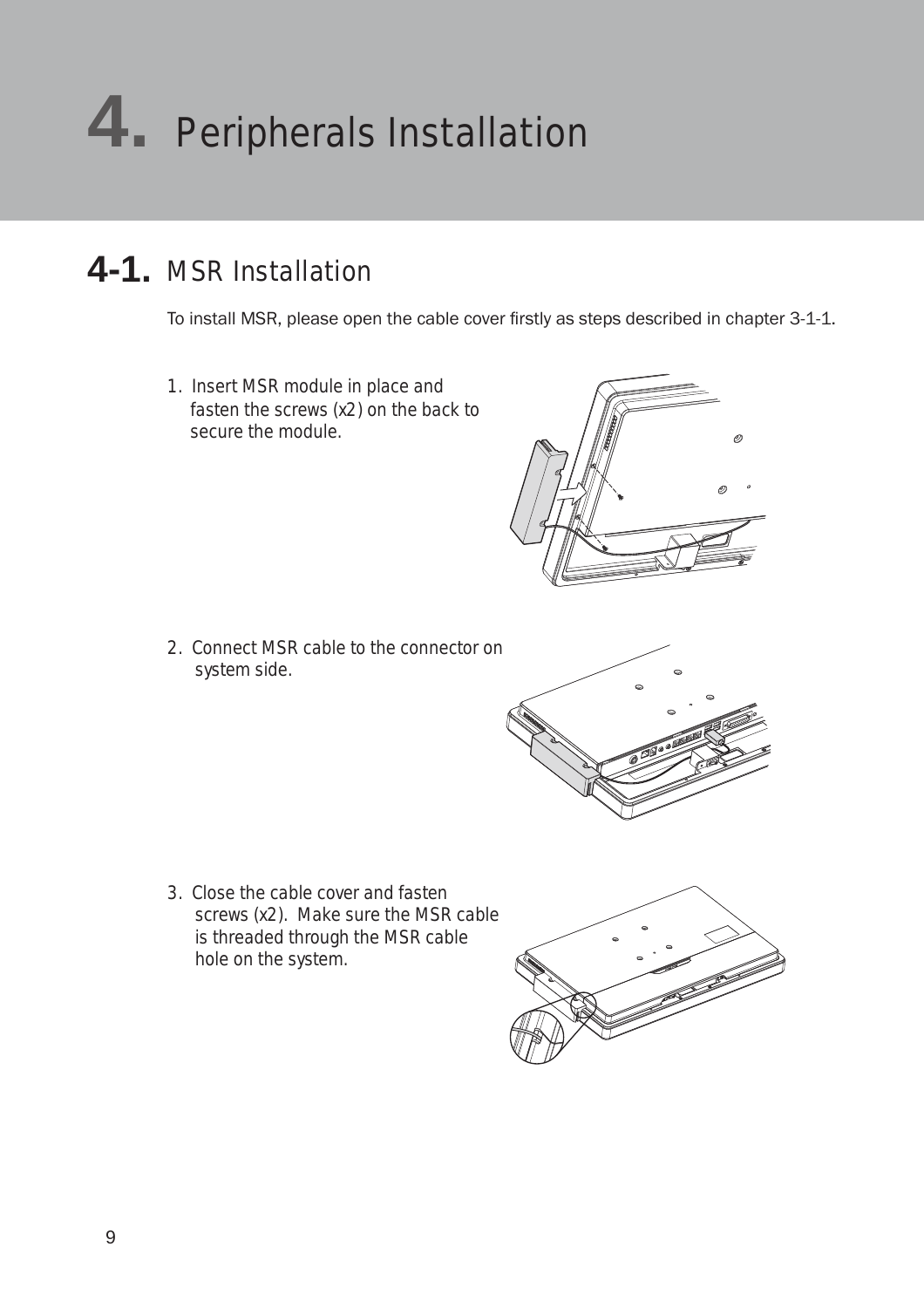# 5. Specification

| <b>Model Name</b>         | K755                                                                                                               |                                                                                         |                                                                                                                                                 |
|---------------------------|--------------------------------------------------------------------------------------------------------------------|-----------------------------------------------------------------------------------------|-------------------------------------------------------------------------------------------------------------------------------------------------|
| Mainboard                 | C76                                                                                                                | D36                                                                                     | <b>D86U</b>                                                                                                                                     |
| CPU                       | 1037U 1.8G, LLC 2MB, 17W                                                                                           | Intel Ivy Bridge CPUCeleron   Intel Baytrail QC J1900 2.0G<br>(Turbo 2.41G), L2 2M, 10W | Intel SKYLAKE U CPU<br>Celeron 3955U 2GHz, LLC<br>2M (15W, EIA)<br>i3-6100U 2.3GHz, LLC 3M<br>(15W, EIA)<br>i5-6300U 2.4GHz, LLC 3M<br>(15W,IA) |
| Chipset                   | CPU integrated graphic +<br>Intel HM76 PCH, 4.1W                                                                   | Integrated in CPU (SoC)                                                                 | <b>NA</b>                                                                                                                                       |
| <b>System Memory</b>      | 1 x DDR3 SO-DIMM up to<br>8GB, 1333/1600MHz                                                                        | 1 x DDR3L, SO-DIMM x1,<br>FSB 1066 / 1333Mhz, max.<br>8G                                | DDR3L1600MHz (8GB Max);<br>1 Channel                                                                                                            |
| <b>Graphic Memory</b>     | Intel HD Graphics<br>4000/2500, integrated in<br>CPU, DX11                                                         | Intel Gen7@>300MHz                                                                      | Intel Graphic (Gen 9) DX12,<br>define on CPU                                                                                                    |
| <b>LCD/Touch Panel</b>    |                                                                                                                    |                                                                                         |                                                                                                                                                 |
| <b>LCD Size</b>           |                                                                                                                    | 10.1" LED LCD                                                                           |                                                                                                                                                 |
| <b>Brightness</b>         |                                                                                                                    | 200 nits                                                                                |                                                                                                                                                 |
| <b>Maximal Resolution</b> | 1366 x 768                                                                                                         |                                                                                         |                                                                                                                                                 |
| Touch Screen Type         | Ture flat resistive touch / True flat projected capacitive touch                                                   |                                                                                         |                                                                                                                                                 |
| <b>Storage</b>            |                                                                                                                    |                                                                                         |                                                                                                                                                 |
| <b>HDD</b>                |                                                                                                                    | 1 x slim HDD bay (SATA)                                                                 |                                                                                                                                                 |
| <b>Flash Memory</b>       | SATA SSD Flash memory card 8G/16G/32G/64G (option)                                                                 |                                                                                         |                                                                                                                                                 |
| Peripherals               |                                                                                                                    |                                                                                         |                                                                                                                                                 |
| Web Cam (Build-in)        |                                                                                                                    | 2M Web Cam                                                                              |                                                                                                                                                 |
| WiFi (Optional)           |                                                                                                                    | 802.11 b/g/n WLAN card                                                                  |                                                                                                                                                 |
| MSR-right side(Optional)  |                                                                                                                    | 3 Track(USB)                                                                            |                                                                                                                                                 |
| Device Box(Optional)      |                                                                                                                    | Smart IC card Reader / Scanner / Function Key Pad / Line Out / Mic In                   |                                                                                                                                                 |
| <b>Expansion</b>          |                                                                                                                    |                                                                                         |                                                                                                                                                 |
| Mini PCI-E Socket         |                                                                                                                    | 1                                                                                       |                                                                                                                                                 |
| <b>External I/O Ports</b> |                                                                                                                    |                                                                                         |                                                                                                                                                 |
| <b>USB 3.0</b>            | $\overline{2}$                                                                                                     | 1                                                                                       | <b>NA</b>                                                                                                                                       |
| <b>USB 2.0</b>            |                                                                                                                    | 4 x USB Type A                                                                          |                                                                                                                                                 |
| Serial COM                | 3 x RJ45 COM ports<br>(COM1/2/3 powered<br>RS232; COM1 and COM2<br>default 5V, COM3 default<br>12Vby BIOS setting) | 3 x RJ48 (0V/5V/12V default by BIOS setting OV)                                         |                                                                                                                                                 |
| LAN (10/100/1000)         |                                                                                                                    | 1 x RJ-45                                                                               |                                                                                                                                                 |
| VGA                       |                                                                                                                    | 1 x DB 15F                                                                              |                                                                                                                                                 |
| DC Jack                   |                                                                                                                    | 1 x Latch Type (4pin)                                                                   |                                                                                                                                                 |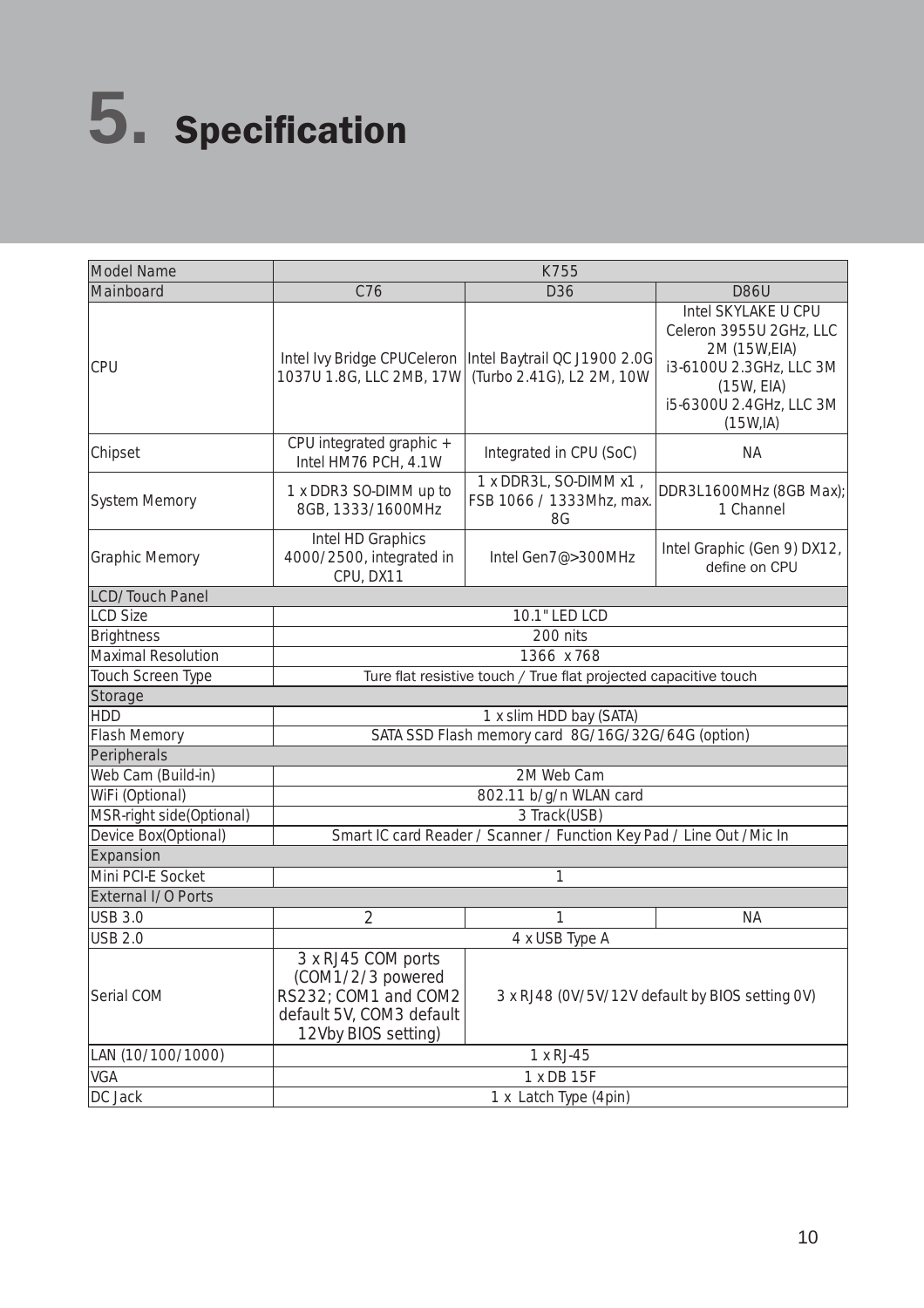| <b>Model Name</b>       | K755                                                                                                                                                          |                                              |                                                                                                                   |
|-------------------------|---------------------------------------------------------------------------------------------------------------------------------------------------------------|----------------------------------------------|-------------------------------------------------------------------------------------------------------------------|
| Mainboard               | C76                                                                                                                                                           | D <sub>36</sub>                              | <b>D86U</b>                                                                                                       |
| <b>Power Button</b>     |                                                                                                                                                               | 1                                            |                                                                                                                   |
| <b>Thermal Solution</b> |                                                                                                                                                               |                                              |                                                                                                                   |
| <b>Thermal Solution</b> |                                                                                                                                                               | Fanless                                      |                                                                                                                   |
| <b>Audio</b>            |                                                                                                                                                               |                                              |                                                                                                                   |
| Speaker                 |                                                                                                                                                               | 2 x 2W                                       |                                                                                                                   |
| Power                   |                                                                                                                                                               |                                              |                                                                                                                   |
| Power Adapter           |                                                                                                                                                               | DC 19V / 65W                                 | DC 19V / 90W                                                                                                      |
| Environment             |                                                                                                                                                               |                                              |                                                                                                                   |
| <b>EMC &amp; Safety</b> | FCC/CE Class A/LVD                                                                                                                                            |                                              |                                                                                                                   |
| Operating Temperature   | $\overline{0^{\circ}C}$ ~ 35°C (32°F ~ 95°F)                                                                                                                  |                                              |                                                                                                                   |
| Storage Temperature     | $-20^{\circ}$ C ~ 60°C ( $-4^{\circ}$ F ~ 140°F)                                                                                                              |                                              |                                                                                                                   |
| Humidity                | 20% ~ 85% RH non condensing                                                                                                                                   |                                              |                                                                                                                   |
| Dust & Water Proof      |                                                                                                                                                               | IP 54 (front panel)                          |                                                                                                                   |
| Dimensions (W x D x H)  | 263 x 170 x 38 mm                                                                                                                                             |                                              |                                                                                                                   |
| Weight (N.W./G.W.)      | 1.5kg / 2.5kg                                                                                                                                                 |                                              |                                                                                                                   |
| Mounting                | 75mm x 75mm Standard VESA / Panel Mount                                                                                                                       |                                              |                                                                                                                   |
| <b>OS Support</b>       | Windows <sup>®</sup> XP<br>Professional, POSReady<br>2009, Windows XP<br>Embedded, Windows<br>XP Professional for<br>Embedded, Windows 7,<br>Windows 8, Linux | Windows 7, POSReady 7,<br>Windows 8.1, Linux | Windows 8 (64-bit),<br>Windows Embedded<br>industry 8 (64-bit),<br>Windows 10 (64-bit),<br>Windows IOT 10(64-bit) |

\* This specification is subject to change without prior notice.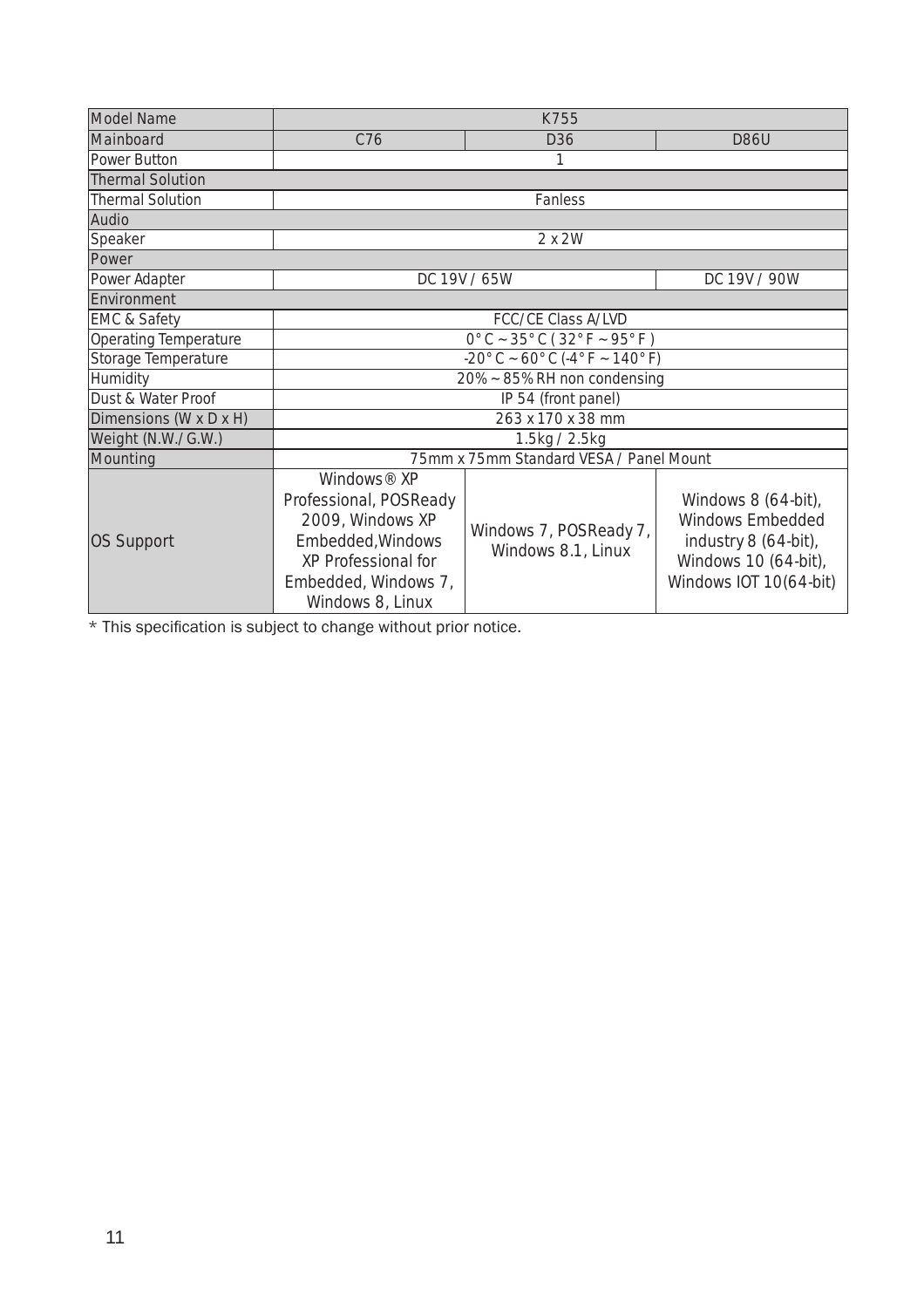# $6.$  **Configuration**

## **6-1.** C76 Motherboard

## **6-1-1.** Motherboard Layout

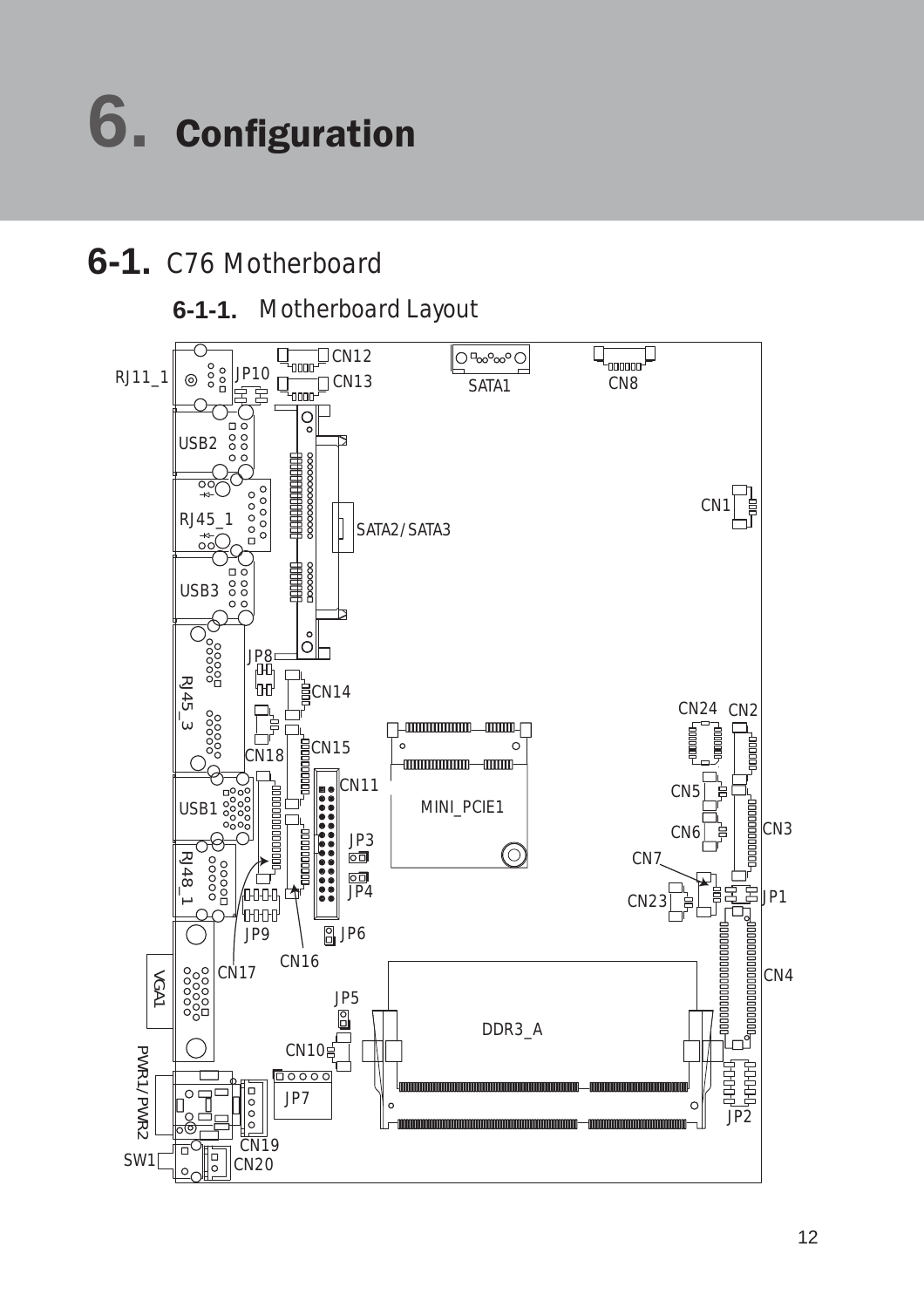| <b>Connector</b>   | <b>Function</b>                |
|--------------------|--------------------------------|
| CN <sub>1</sub>    | <b>EC</b> Debug                |
| CN <sub>2</sub>    | <b>USB/Power Button</b>        |
| CN <sub>3</sub>    | <b>Inverter Select</b>         |
| CN4                | <b>LVDS Inverter Connector</b> |
| CN <sub>5</sub>    | Power LED Connector            |
| $\overline{C}$ N6  | <b>HDD LED Connector</b>       |
| CN7                | <b>FAN Connector</b>           |
| CN <sub>8</sub>    | Speaker & MIC Connector        |
| CN <sub>9</sub>    | <b>SATA Power Connector</b>    |
| <b>CN10</b>        | <b>RTC Connector</b>           |
| <b>CN11</b>        | Printer Port Connector         |
| <b>CN12</b>        | USB (Internal)                 |
| <b>CN13</b>        | USB (Internal)                 |
| <b>CN14</b>        | PS/2 Keyboard Connector        |
| <b>CN15</b>        | COM4 Connector                 |
| <b>CN16</b>        | COM5(Touch) Connector          |
| <b>CN17</b>        | <b>MSR Connector</b>           |
| <b>CN18</b>        | <b>LAN LED Connector</b>       |
| <b>CN19</b>        | DC Jack Connector              |
| <b>CN20</b>        | Power Button                   |
| <b>CN21</b>        | <b>LCM Connector</b>           |
| <b>CN22</b>        | <b>BOT 51P Connector</b>       |
| $\overline{C}$ N23 | <b>iButton Connector</b>       |
| CN24               | <b>SDR Connector</b>           |
| RJ45_1             | <b>LAN Connector</b>           |
| RJ45_3             | COM1/COM2                      |
| RJ48_1             | COM3                           |
| RJ11_1             | Cash Drawer Connector          |
| PWR1               | $\overline{DC}$ Jack (2 pin)   |
| PWR <sub>2</sub>   | DC Jack (4 pin)                |
| SATA3              | SATA1                          |
| SATA <sub>2</sub>  | SATA1                          |
| SATA1              | SATA <sub>2</sub>              |
| SW1                | Power button                   |
| USB1               | <b>USB3.0</b>                  |
| USB <sub>2</sub>   | <b>USB2.0</b>                  |
| USB3               | <b>USB2.0</b>                  |
| VGA1               | <b>VGA Connector</b>           |
| DDR3 A1            | DDR3 SO-DIMM                   |
| JP1                | <b>Inverter Select</b>         |
| JP2                | <b>LCD ID Setting</b>          |
| JP3                | <b>Auto Power Button</b>       |
| JP4                | H/W Reset                      |
| JP <sub>5</sub>    | <b>RTC Reset</b>               |
| JP6                | ME Debut                       |
| JP7                | <b>Touch Connector</b>         |
| JP8                | COM1 Power Setting             |
| JP9                | COM2/COM3 Power Setting        |
| JP10               | Cash Drawer Power Setting      |

**6-1-2.** Connectors & Functions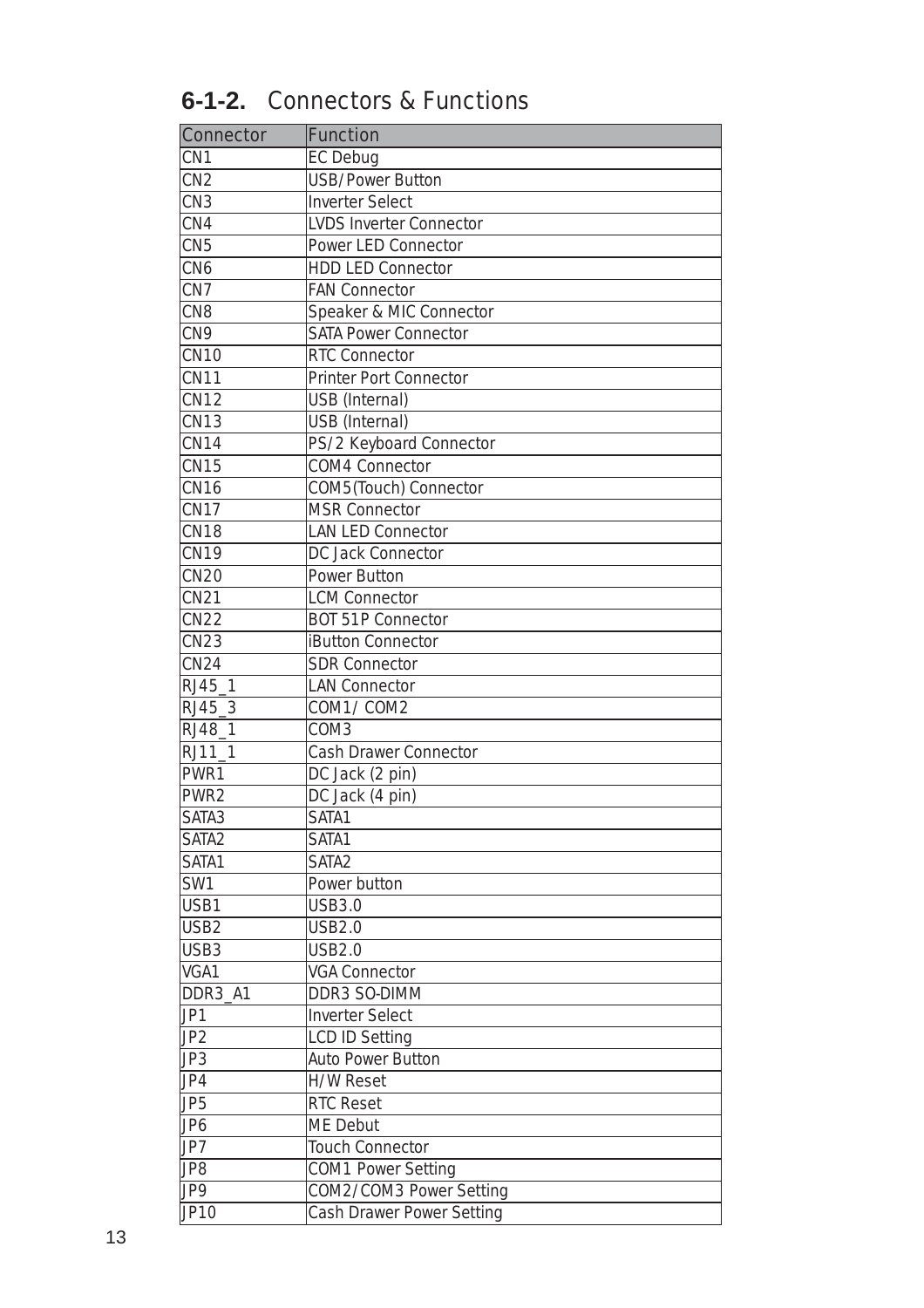## **6-1-3.** Jumper Setting

#### Inverter Selection

| Function    | JP1         |
|-------------|-------------|
| ALED        | 3<br>ာ<br>4 |
| <b>CCFL</b> | 3<br>◠      |

#### Cash Drawer Power Setting

| Function         | <b>JP10</b>        |
|------------------|--------------------|
| $\triangle$ +19V | -3<br>$\Omega$     |
| $+12V$           | 3<br>$\mathcal{P}$ |

#### COM1 Power Setting

| Function             | JP8               |
|----------------------|-------------------|
| $\triangle$ COM1 +5V | -3<br>1<br>2<br>4 |
| COM1 +12V            | 3<br>ာ<br>4       |

#### COM2/COM3 Jumper setup

| Function         |                  | JP6                                                                |
|------------------|------------------|--------------------------------------------------------------------|
| COM <sub>2</sub> | $\triangle$ +5V  | 3 5 7<br>1<br>4 6 8<br>$\overline{2}$                              |
|                  | $+12V$           | $3 \mid 5 \mid 7$<br>$\overline{2}$<br>8<br>6<br>(4)               |
| COM <sub>3</sub> | $+5V$            | $\begin{bmatrix} 1 & 3 & 5 \\ 2 & 4 & 6 \end{bmatrix}$ 7           |
|                  | $\triangle$ +12V | $\begin{array}{cccc} 1 & 3 & 5 \\ 2 & 4 & 6 \end{array}$<br>7<br>8 |

#### $\triangle$  = Manufacturer Default Setting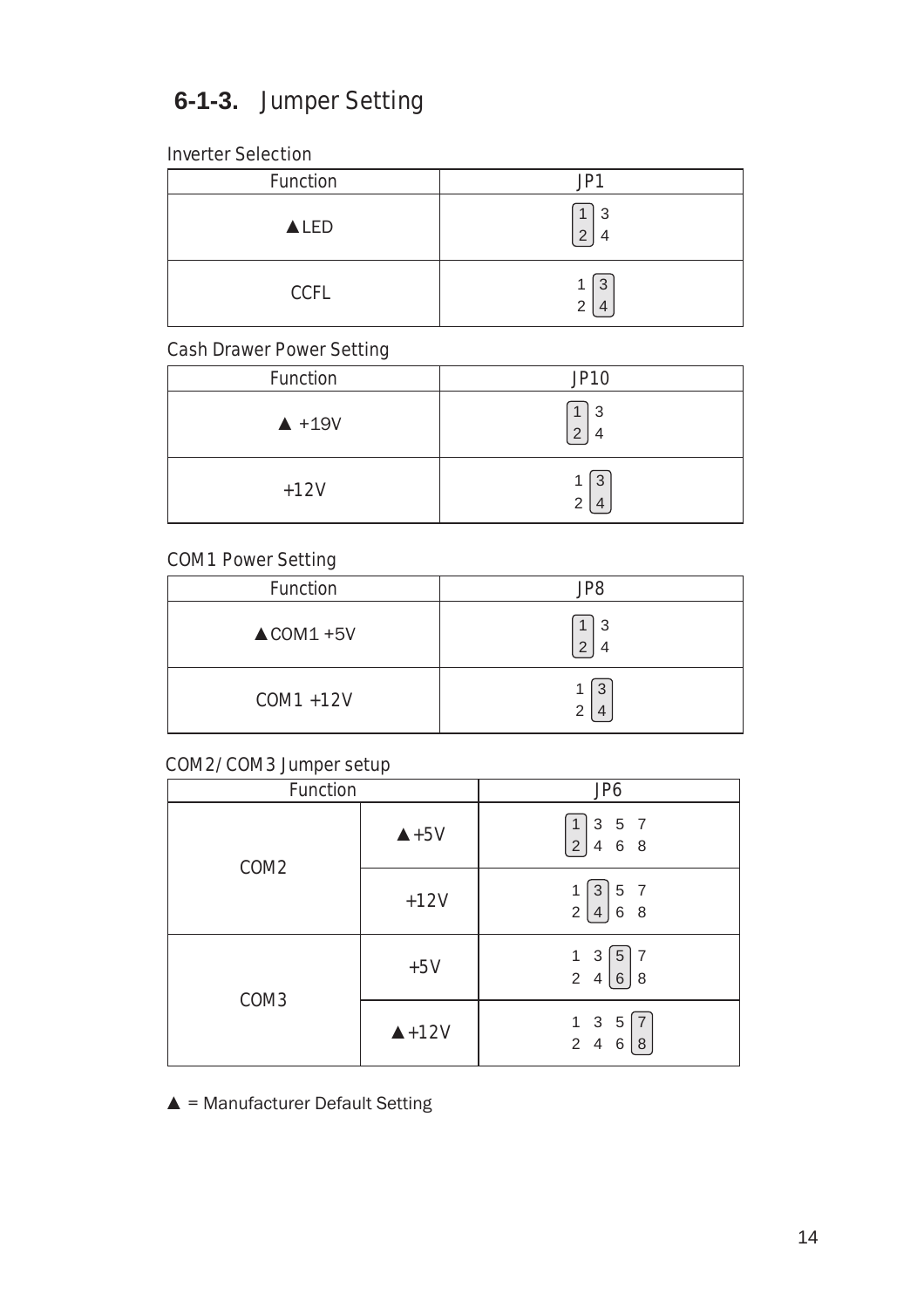#### COM1/COM2/COM3 Power Setting

COM1, COM2 and COM3 can be set to provide power to your serial device. The voltage can be set to +5V or +12V by setting jumper JP8 and JP9 on the motherboard. When enabled, the power is available on pin 10 of the RJ45 serial connector. If you use the serial RJ45 to DB9 adapter cable, the power is on pin 9 of the DB9 connector. By default, the power option is disabled in the BIOS.

- 1. Power on the system, and press the <DEL> key when the system is booting up to enter the BIOS Setup utility.
- 2. Select the Advanced tab.
- 3. Select VGA/COM Power and LCD **Brightness Configuration Ports** and press <Enter> to go to display the available options.



4. To enable the power, select COM2 ,COM3 or COM4 Power setting and press <Enter>. Select Power and press <Enter>. Save the change by pressing F10.

| Phoenix SecureCore Tiano Setup<br>Advanced                                                                                     |                                                   |                                                          |  |  |
|--------------------------------------------------------------------------------------------------------------------------------|---------------------------------------------------|----------------------------------------------------------|--|--|
| UGA/COM Power Configuration                                                                                                    |                                                   | Item Specific Help                                       |  |  |
| <b>UGA Power</b><br><b>COM1 Power</b><br><b>COM2 Power</b><br>COM3 Power<br>LCD Brightness Control [8]<br>ADHIA Volume Control | [None]<br>[None]<br>[None]<br>[None]<br>11        | <b>UGA Power</b>                                         |  |  |
| F1<br>$11$ Select Item $+/-$<br>Help<br>Exit<br>Select Menu Enter<br>Esc<br>$+ +$                                              | Change Values<br>$Select \triangleright Sub-Memu$ | F9<br>Setup Defaults<br>F <sub>10</sub><br>Save and Exit |  |  |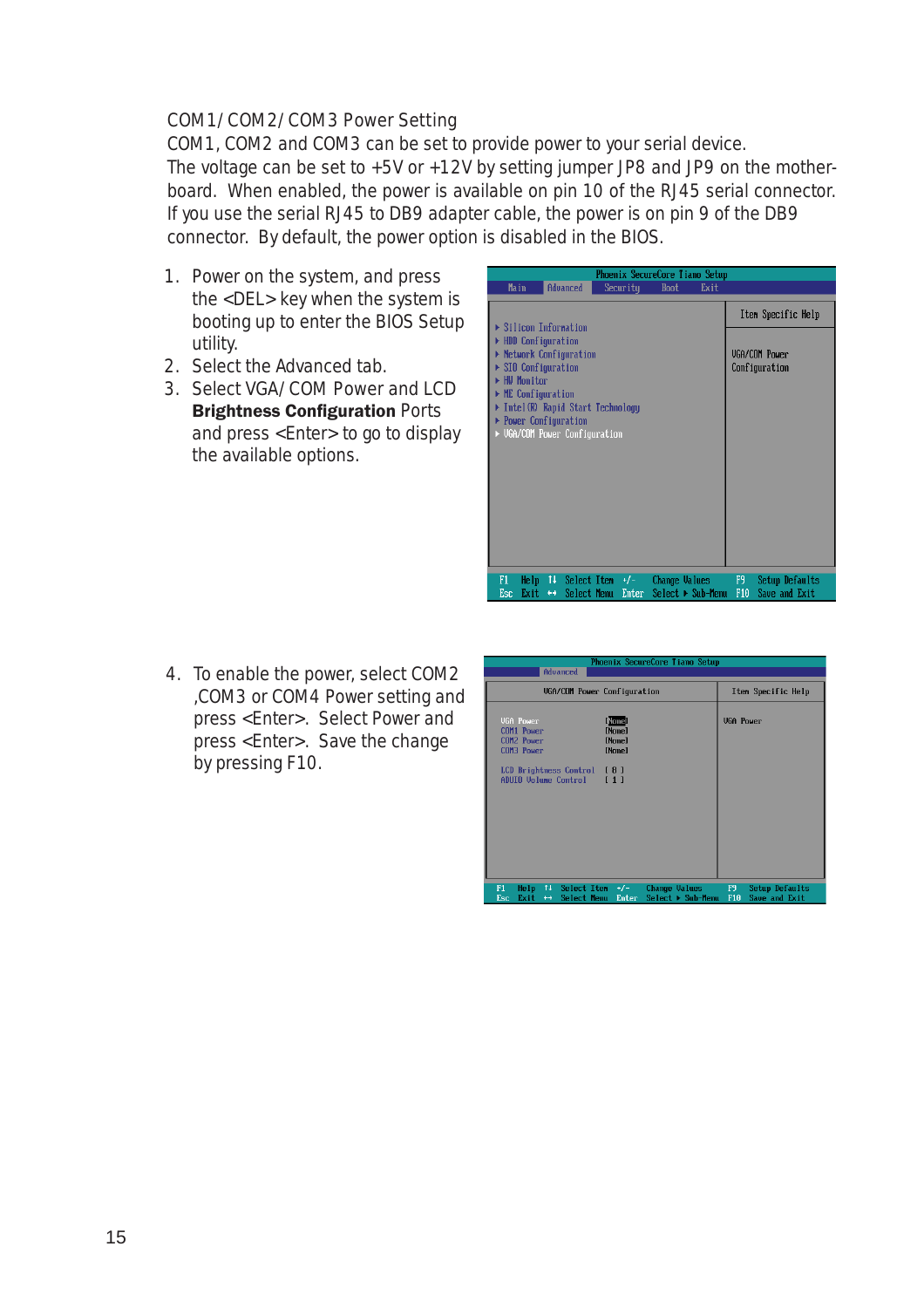### LCD ID Setting

| Panel#         | Resolution  | <b>LVDS</b> |         | Output               | JP3                                                                                                                   |
|----------------|-------------|-------------|---------|----------------------|-----------------------------------------------------------------------------------------------------------------------|
|                |             | <b>Bits</b> | Channel | Interface            |                                                                                                                       |
| 1              | 800 x 600   | 18          | Single  | <b>LVDS</b><br>Panel | 3<br>5<br>$\overline{7}$<br>9<br>1<br>$\overline{2}$<br>$\overline{4}$<br>8 10<br>$6\overline{6}$                     |
| $\overline{2}$ | 800 x 600   | 24          | Single  | <b>LVDS</b><br>Panel | $\overline{9}$<br>5<br>$\overline{7}$<br>$\mathbf{1}$<br>3<br>$\overline{2}$<br>$\overline{4}$<br>8 10<br>$ 6\rangle$ |
| 3              | 1024 x 768  | 18          | Single  | <b>LVDS</b><br>Panel | $\overline{7}$<br>$9\,$<br>3<br>$\sqrt{5}$<br>1<br>$\overline{2}$<br> 6 <br>$\overline{4}$<br>8 10                    |
| $\overline{4}$ | 1024 x 768  | 24          | Single  | <b>LVDS</b><br>Panel | 3 <sup>1</sup><br>$5\phantom{.0}$<br>$\vert$ 9<br>l 7<br>1<br>$\overline{2}$<br>6<br> 8 10<br>$\overline{4}$          |
| 5              | 1366 x 768  | 18          | Single  | <b>LVDS</b><br>Panel | 3<br>$\overline{7}$<br>9<br>5<br>1<br>$\overline{2}$<br>$4 \mid$<br>$\,6$<br> 8 10                                    |
| 6              | 1366 x 768  | 24          | Single  | <b>LVDS</b><br>Panel | 9<br>3<br>$\sqrt{5}$<br>7 <br>$\mathbf{1}$<br>$\overline{2}$<br>$\overline{\mathbf{4}}$<br>$\,$ 6 $\,$<br>8 10        |
| $\overline{7}$ | 1024 x 600  | 18          | Single  | <b>LVDS</b><br>Panel | 3<br>7 <sup>1</sup><br>9<br>5<br>$\mathbf{1}$<br>$\overline{2}$<br>$\overline{4}$<br>$\,6\,$<br>8 10                  |
| 8              | 1280 x 1024 | 24          | Dual    | <b>LVDS</b><br>Panel | $\overline{5}$<br>$9\,$<br>3<br>$\overline{7}$<br>$\mathbf{1}$<br>$\overline{2}$<br>8 10<br>6 <sup>1</sup><br>4       |
| 9              | 1440 x 900  | 24          | Dual    | <b>LVDS</b><br>Panel | 3<br>5<br>$\overline{7}$<br>$9\,$<br>1<br>$\overline{2}$<br>6<br>8 10<br>$\overline{4}$                               |
| 15             | 1920 x 1080 | 24          | Dual    | <b>LVDS</b><br>Panel | 3<br>5<br>$9\,$<br>$\overline{7}$<br>1<br>$\overline{2}$<br>$\overline{4}$<br>6<br>8<br>10                            |
|                |             |             |         | <b>CRT</b>           | $\mathsf 9$<br>3<br>5<br>$\overline{7}$<br>1<br>$\overline{2}$<br>$\overline{4}$<br>$\,6\,$<br>8<br> 10               |

 Jumper open  $|2$  Jumper short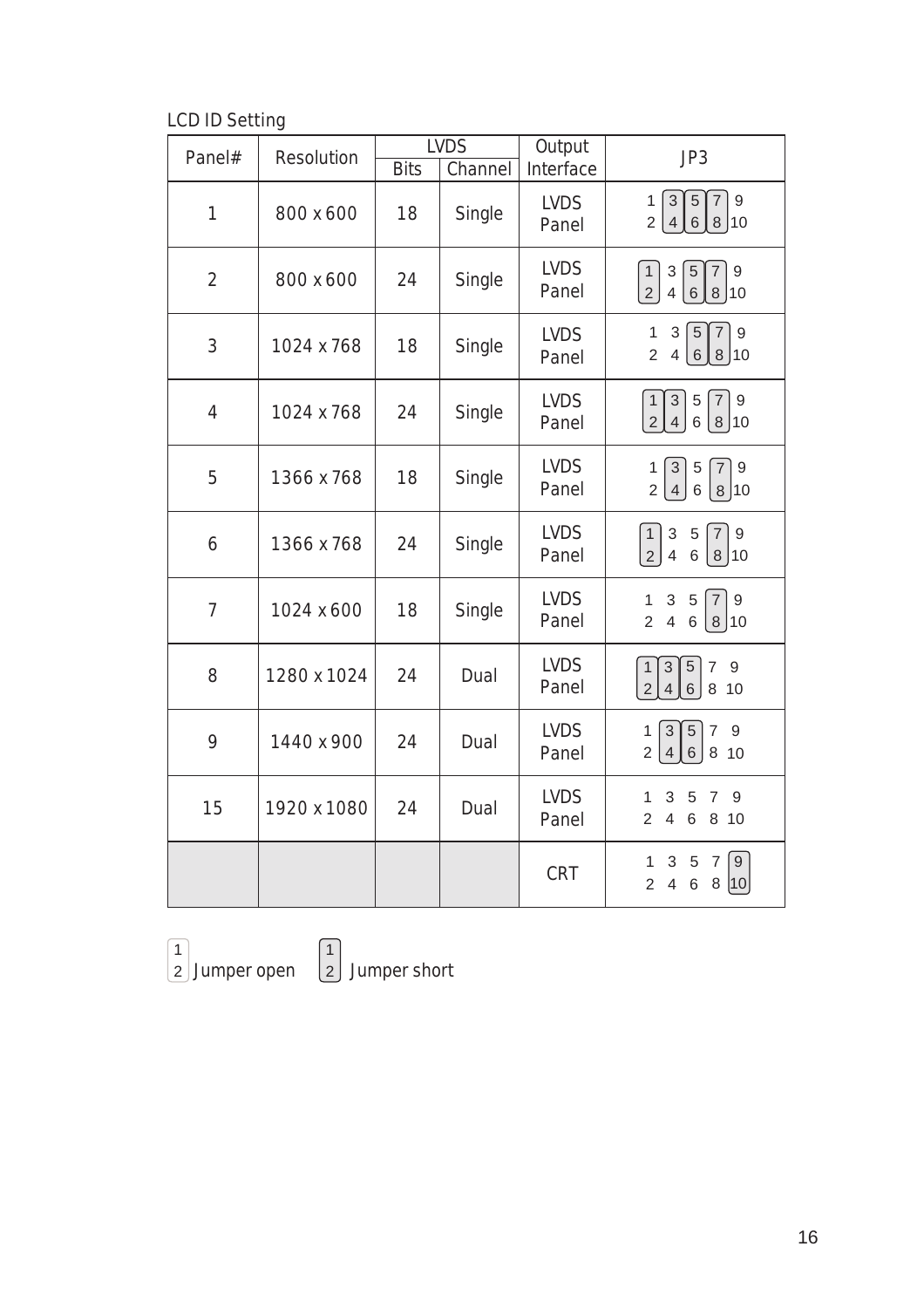## **6-2.** D36 Motherboard **6-2-1.** Motherboard Layout

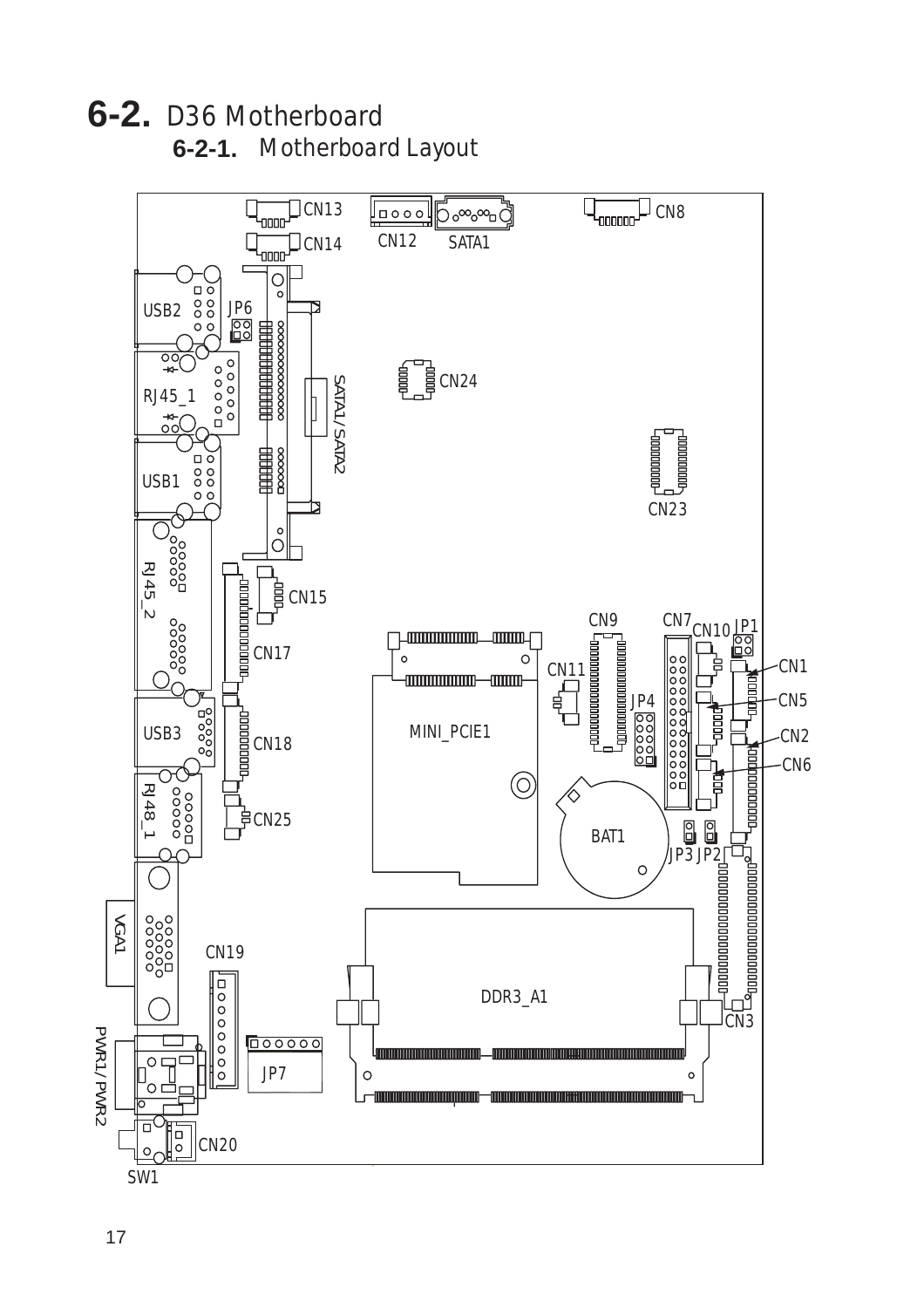## **6-2-2.** Connectors & Functions

| <b>Connector</b>         | <b>Function</b>          |
|--------------------------|--------------------------|
| CN1                      | Front I/O board          |
| CN <sub>2</sub>          | Inverter connector       |
| $\overline{C}$ N3        | <b>LVDS</b> connector    |
| $\overline{\text{CN}}$ 6 | System FAN connector     |
| CN7                      | LPT port connector       |
| CN8                      | Speaker & MIC connector  |
| CN9                      | 40pin external connector |
| $\overline{C}$ N10       | <b>HDD LED connector</b> |
| <b>CN11</b>              | Power LED connector      |
| CN12                     | SATA power connector     |
| CN13/14                  | USB port (internal)      |
| $\textsf{CN}15$          | PS2 keyboard connector   |
| $\overline{CN}$ 17       | <b>MSR</b> connector     |
| CN <sub>18</sub>         | COM5 (touch) connector   |
| CN19                     | Wide Range               |
| CN20                     | Power button (internal)  |
| CN21                     | <b>LCM</b> connector     |
| CN22                     | POS325 51pin connector   |
| CN <sub>25</sub>         | S5/S0 Status LED         |
| PWR1/PWR2                | DC Jack                  |
| RJ45_1                   | <b>LAN</b> connector     |
| RJ45_2                   | COM1/COM2                |
| RJ48 1                   | COM3                     |
| DDR3_A1                  | DDR3 SO-DIMM             |
| SATAO/SATA2              | <b>SATA</b>              |
| USB1/USB2                | <b>USB2.0</b>            |
| USB <sub>3</sub>         | <b>USB3.0</b>            |
| VGA1                     | <b>CRT</b> connector     |
| SW1                      | Power button             |
| MINI PCIE1               | <b>MINI PCIE</b>         |
| UP1                      | Inverter select          |
| JP4                      | LCD ID setting           |
| JP7                      | Touch connector          |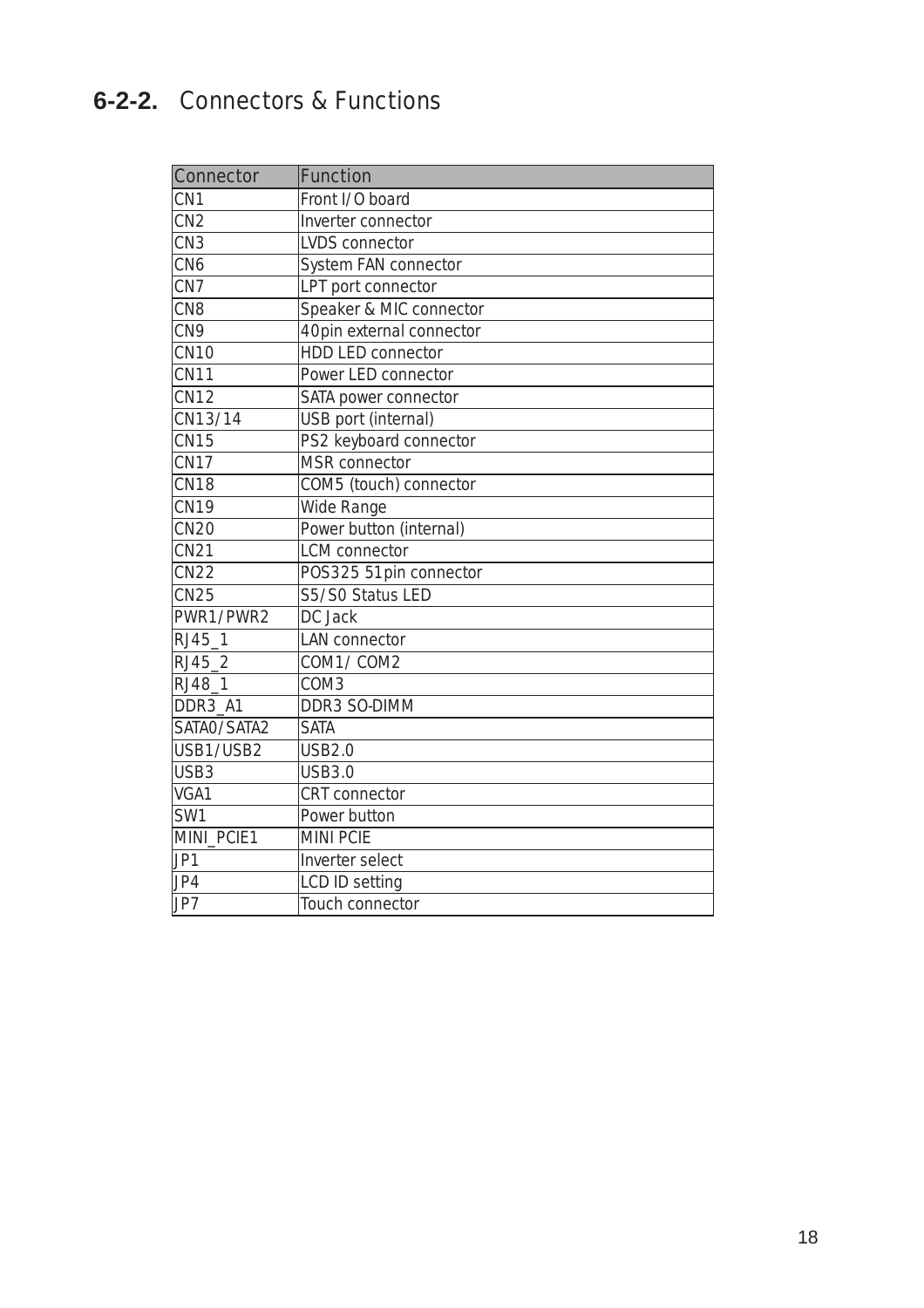## **6-2-3.** Jumper Setting

#### Inverter Selection

| Function    | JP <sub>1</sub> |
|-------------|-----------------|
| ALED        | -3<br>2<br>4    |
| <b>CCFL</b> | 3<br>2          |

#### COM1/COM2/COM3 Power Setting

COM1, COM2 and COM3 can be set to provide power to your serial device. The voltage can be set to +5V or +12V in the BIOS.

- 1. Power on the system, and press the <DEL> key when the system is booting up to enter the BIOS Setup utility.
- 2. Select the Advanced tab.
- 3. Select VGA/COM Power **Configuration Ports and press** <Enter> to go to display the available options.
- 4. To enable the power, select COM1 ,COM2 or COM3 Power setting and press <Enter>. Select Power and press <Enter>. Save the change by pressing F10.





 $\triangle$  = Manufacturer Default Setting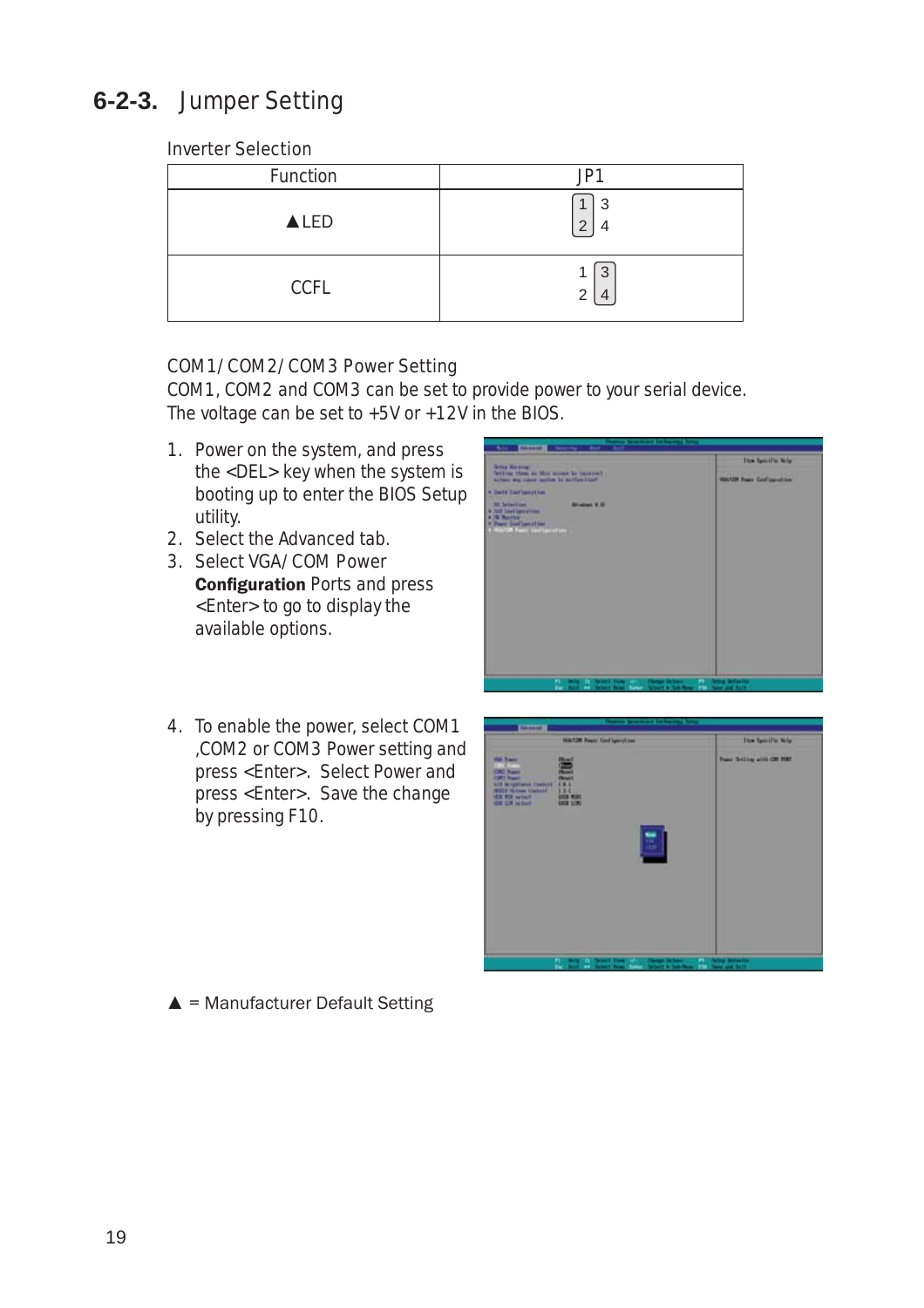### LCD ID Setting

| Panel#         | Resolution  |             | <b>LVDS</b> | Output               | JP3                                                                                                                               |
|----------------|-------------|-------------|-------------|----------------------|-----------------------------------------------------------------------------------------------------------------------------------|
|                |             | <b>Bits</b> | Channel     | Interface            |                                                                                                                                   |
| 1              | 800 x 600   | 18          | Single      | <b>LVDS</b><br>Panel | 7 9<br>1<br>3<br>$5\phantom{.}$<br>$\overline{2}$<br>6 <sup>1</sup><br>8 10<br>$\overline{4}$                                     |
| $\overline{2}$ | 800 x 600   | 24          | Single      | <b>LVDS</b><br>Panel | $\sqrt{5}$<br>7 <br>9<br>$\mathbf{1}$<br>3<br>$\overline{2}$<br>$\overline{4}$<br> 6 <br>8 10                                     |
| 3              | 1024 x 768  | 18          | Single      | <b>LVDS</b><br>Panel | $\mathbf{1}$<br>$\mathfrak{S}$<br>5 <sup>1</sup><br>7 <sup>1</sup><br>$9\,$<br>$\overline{2}$<br>$\overline{4}$<br> 6 <br>8 10    |
| $\overline{4}$ | 1024 x 768  | 24          | Single      | <b>LVDS</b><br>Panel | $\mathbf{3}$<br>5 <sup>5</sup><br>7 <sup>1</sup><br>$9\,$<br>1<br>$\overline{2}$<br>$6\phantom{a}$<br>$ 8 $ 10<br>$\overline{4}$  |
| 5              | 1366 x 768  | 18          | Single      | <b>LVDS</b><br>Panel | $\mathbf{3}$<br>$\sqrt{5}$<br>$\overline{7}$<br>$\boldsymbol{9}$<br>1<br>$\overline{2}$<br>4 <br>8 10<br>$\,6$                    |
| 6              | 1366 x 768  | 24          | Single      | <b>LVDS</b><br>Panel | 7 <sup>1</sup><br>$9\,$<br>$\mathbf{3}$<br>5<br>1<br>$\overline{2}$<br>$\overline{4}$<br>8 10<br>6                                |
| $\overline{7}$ | 1024 x 600  | 18          | Single      | <b>LVDS</b><br>Panel | 3<br>79<br>$\mathbf{1}$<br>$5\phantom{.0}$<br>$\overline{4}$<br>$\overline{2}$<br>6 8 10                                          |
| 8              | 1280 x 1024 | 24          | Dual        | <b>LVDS</b><br>Panel | 5 <sup>1</sup><br>$\overline{7}$<br>$9\,$<br>$\sqrt{3}$<br>$\mathbf{1}$<br>$\overline{2}$<br>4 6 8 10                             |
| 9              | 1440 x 900  | 24          | Dual        | <b>LVDS</b><br>Panel | $\boxed{5}$<br>$\mathbf{1}$<br>$\mathbf{3}$<br>$\overline{9}$<br>$\overline{7}$<br>$\overline{2}$<br>$\overline{4}$<br> 6 8<br>10 |
| 15             | 1920 x 1080 | 24          | Dual        | <b>LVDS</b><br>Panel | $5\overline{)}$<br>9<br>$\mathfrak{S}$<br>$\overline{7}$<br>1<br>$\overline{2}$<br>$\overline{4}$<br>8 10<br>6 <sup>1</sup>       |
|                |             |             |             | <b>CRT</b>           | 3<br>5<br>$ 9\rangle$<br>1<br>$\overline{7}$<br>$\overline{2}$<br>$\overline{4}$<br>$6\phantom{a}$<br>8 10                        |

 Jumper open  $|2$  Jumper short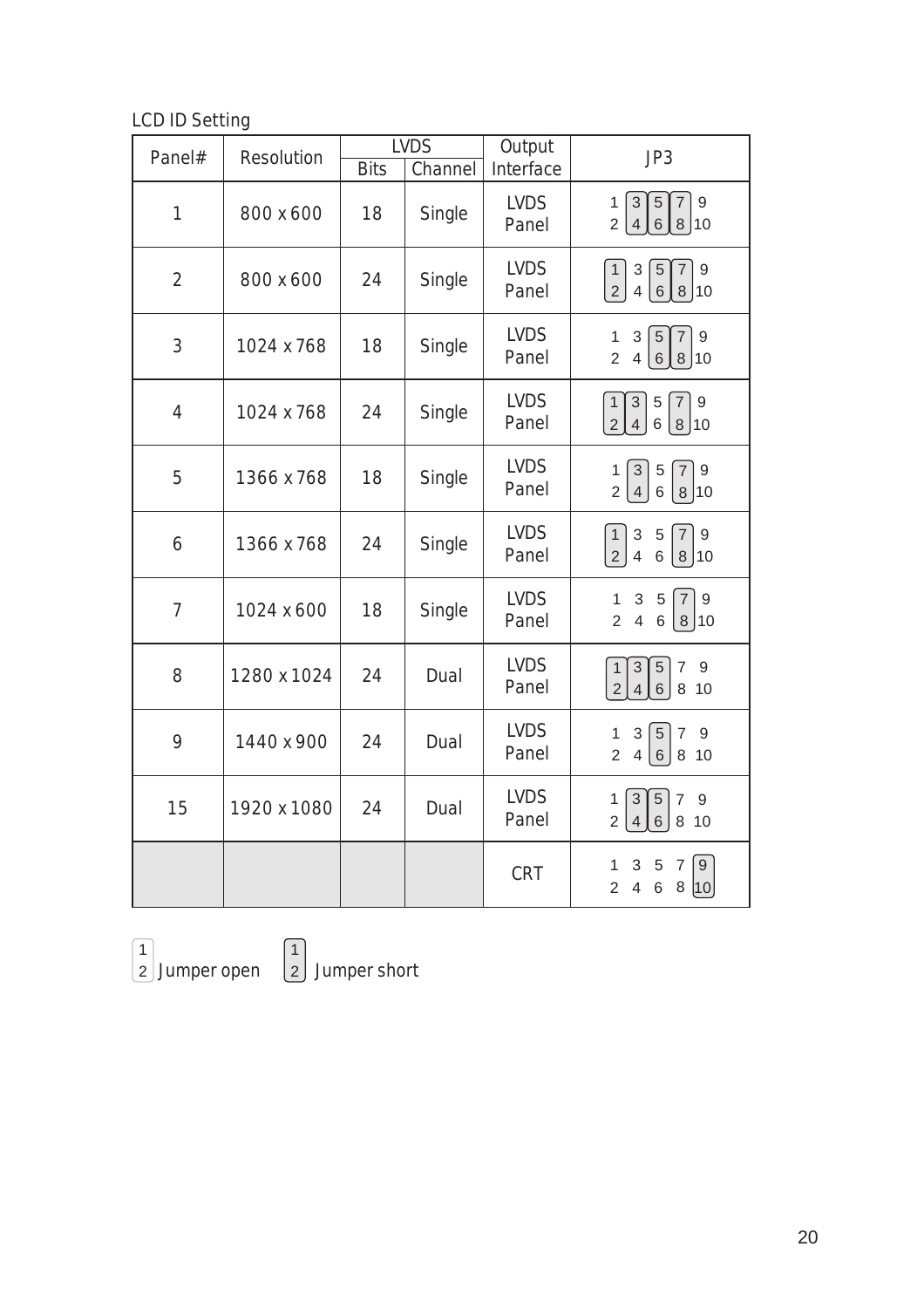## **6-3.** D86U Motherboard



CN25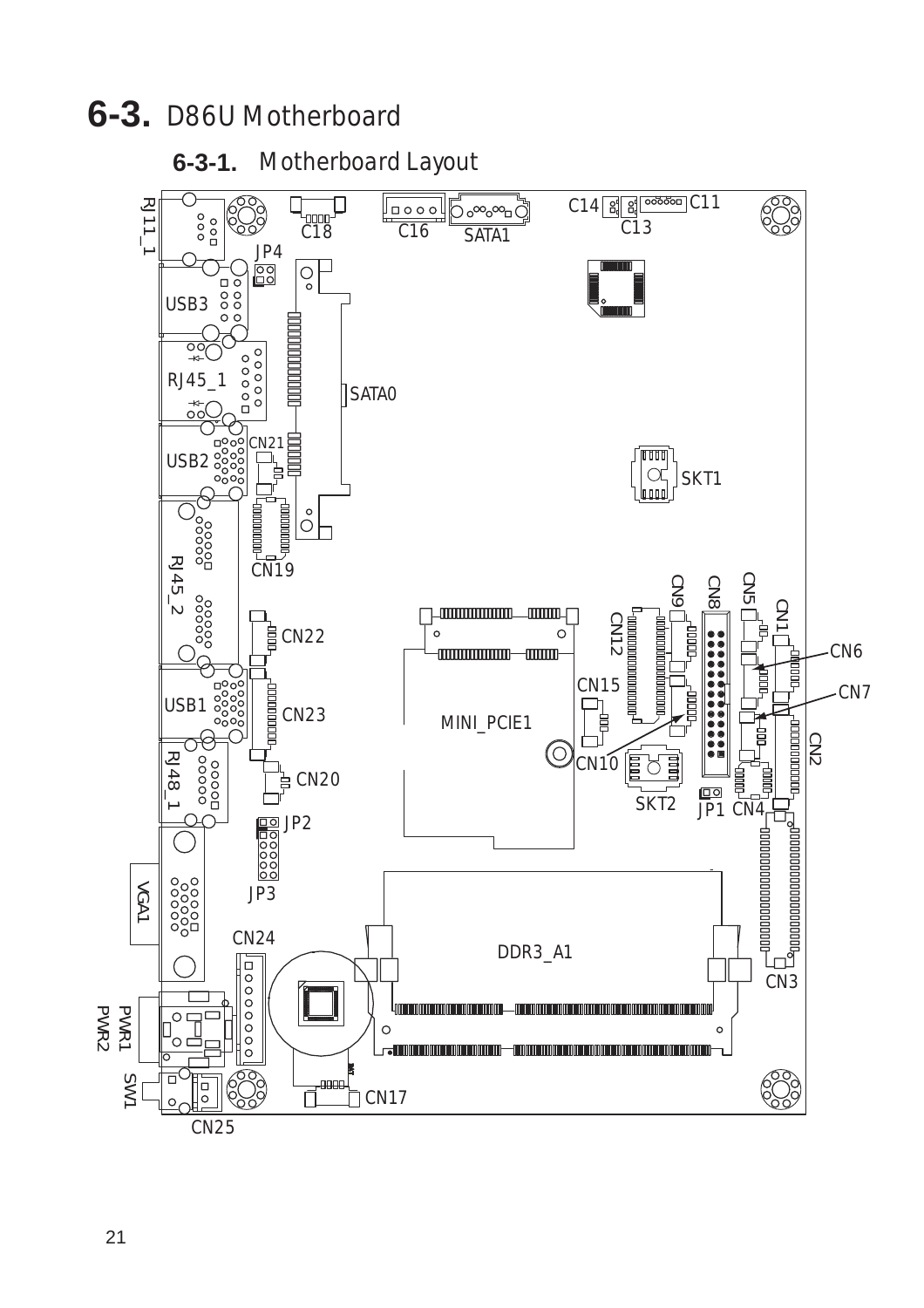## **6-3-2.** Connectors & Functions

| <b>Connector</b> | <b>Function</b>           |
|------------------|---------------------------|
| CN <sub>1</sub>  | Front I/O board           |
| CN <sub>2</sub>  | Inverter connector        |
| CN <sub>3</sub>  | <b>LVDS</b> connector     |
| CN4              | <b>NFC</b>                |
| CN <sub>5</sub>  | <b>HDD LED connector</b>  |
| CN <sub>6</sub>  | <b>USB connector</b>      |
| CN7              | System FAN connector      |
| CN <sub>8</sub>  | LPT port connector        |
| CN <sub>9</sub>  | Smart device connector    |
| <b>CN10</b>      | Debug port                |
| <b>CN11</b>      | Speaker & MIC connector   |
| <b>CN12</b>      | 40 pin external connector |
| <b>CN13</b>      | Audio connector(right)    |
| CN <sub>14</sub> | Audio connector(left)     |
| <b>CN15</b>      | two color LED             |
| <b>CN16</b>      | SATA power connector      |
| CN17/18          | <b>USB connector</b>      |
| <b>CN19</b>      | <b>SDR</b> connector      |
| <b>CN20</b>      | <b>Battery connector</b>  |
| <b>CN21</b>      | Power LED connector       |
| <b>CN22</b>      | PS/2 connector            |
| CN23             | COM5 connector            |
| <b>CN24</b>      | Wide range connector      |
| CN25             | Power button connector    |
| <b>CN26</b>      | <b>LCM</b> connector      |
| <b>CN27</b>      | 51 pin connector          |
| PWR1/PWR2        | DC Jack                   |
| RJ11_1           | Cash drawer connector     |
| RJ45_1           | <b>LAN</b> connector      |
| RJ45_2           | COM1/COM2                 |
| RJ48_1           | COM3                      |
| DDR3 A1          | DDR3 SO-DIMM              |
| SATAO/SATA1      | <b>SATA connector</b>     |
| USB1/USB2        | <b>USB3.0</b>             |
| USB <sub>3</sub> | <b>USB2.0</b>             |
| VGA1             | <b>CRT</b> connector      |
| SW <sub>1</sub>  | Power button              |
| MINI_PCIE1       | <b>MINI PCIE</b>          |
| JP1              | Hardware reset            |
| JP <sub>2</sub>  | RTC reset                 |
| JP3              | LCD ID setting            |
| JP4              | Cash drawer power setting |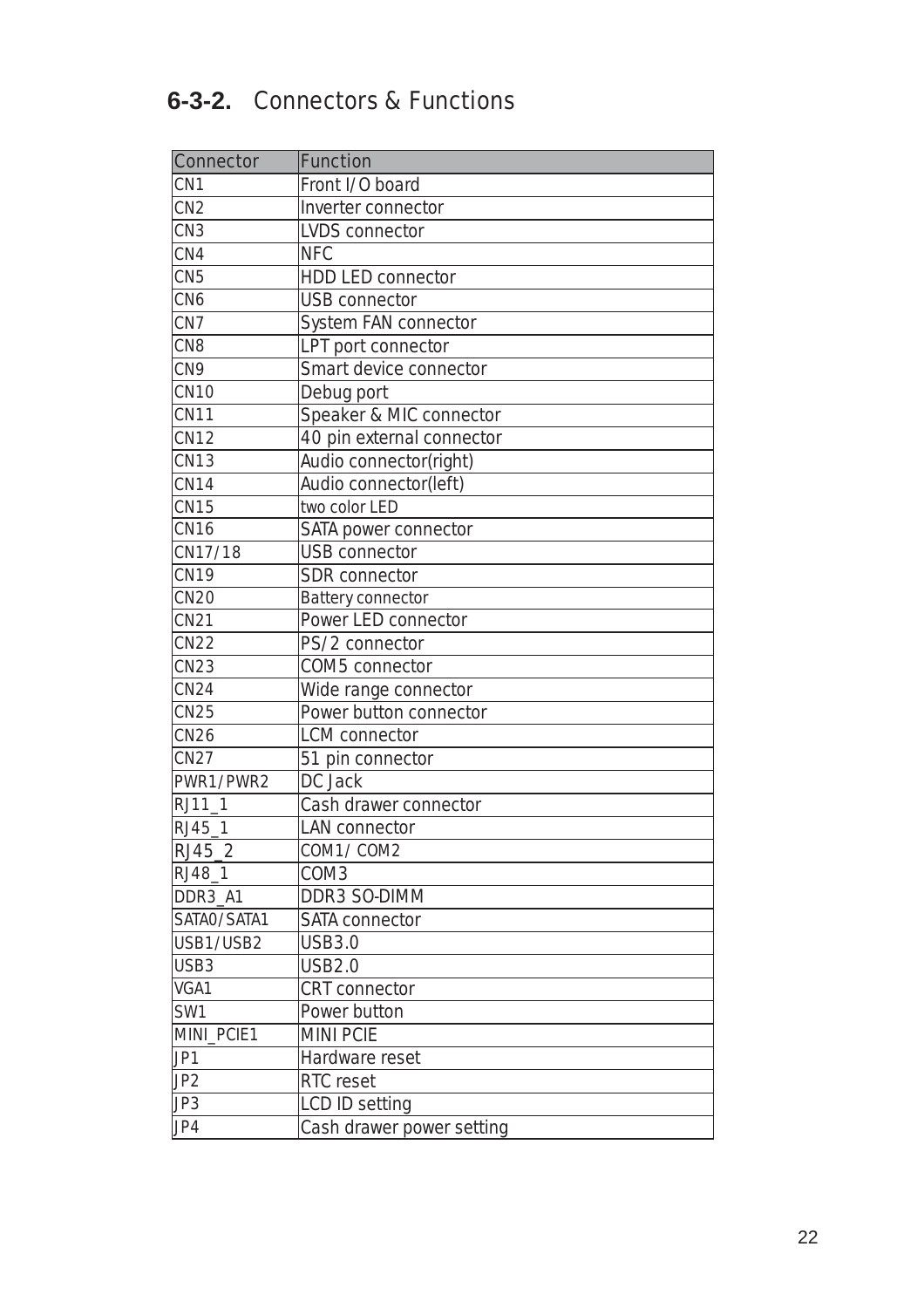## **6-3-3.** Jumper Setting

#### Cash Drawer Power Setting

| Function         | JP4          |
|------------------|--------------|
| $\triangle$ +19V | -3<br>ာ<br>4 |
| $+12V$           | 3<br>$\cap$  |

#### COM1/COM2/COM3 Power Setting

COM1, COM2 and COM3 can be set to provide power to your serial device. The voltage can be set to +5V or +12V in the BIOS.

- 1. Power on the system, and press the <DEL> key when the system is booting up to enter the BIOS Setup utility.
- 2. Select the Advanced tab.
- 3. Select VGA/COM Power **Configuration** Ports and press <Enter> to go to display the available options.



4. To enable the power, select COM1 ,COM2 or COM3 Power setting and press <Enter>. Select Power and press <Enter>. Save the change by pressing F10.



 $\triangle$  = Manufacturer Default Setting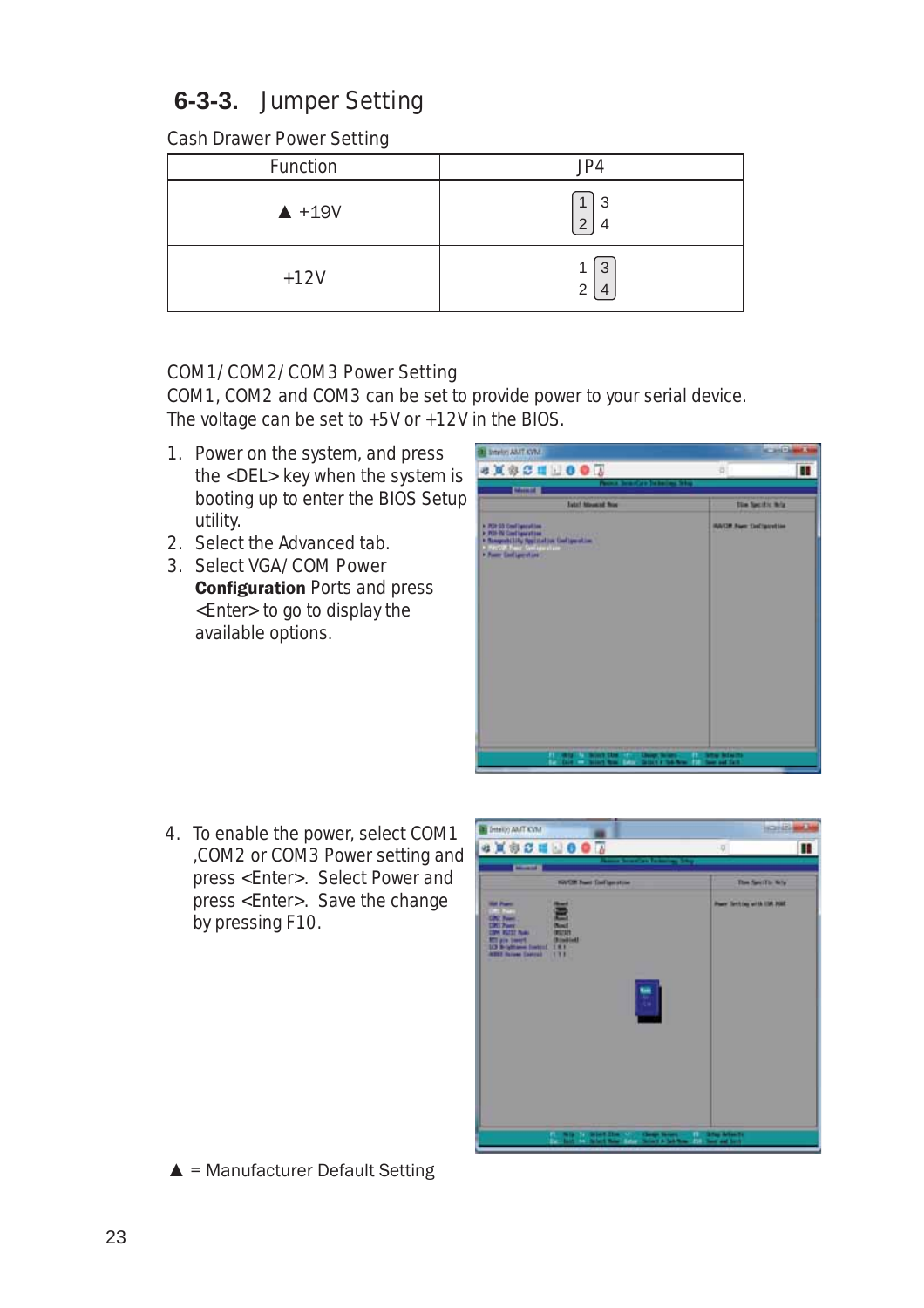### LCD ID Setting

| Panel#         | Resolution  | <b>LVDS</b> |         | Output               | JP3                                                                                                                                      |
|----------------|-------------|-------------|---------|----------------------|------------------------------------------------------------------------------------------------------------------------------------------|
|                |             | <b>Bits</b> | Channel | Interface            |                                                                                                                                          |
| 1              | 800 x 600   | 18          | Single  | <b>LVDS</b><br>Panel | 3<br>$\overline{7}$<br>9<br>1<br>$\sqrt{5}$<br>$\overline{2}$<br>8 10<br>$\overline{4}$<br>$6\overline{6}$                               |
| $\overline{2}$ | 800 x 600   | 24          | Single  | <b>LVDS</b><br>Panel | $\sqrt{5}$<br>$\overline{7}$<br>$\overline{9}$<br>$\mathbf{1}$<br>3<br>$\overline{2}$<br>$\overline{\mathcal{A}}$<br>8 10<br>$\boxed{6}$ |
| 3              | 1024 x 768  | 18          | Single  | <b>LVDS</b><br>Panel | 3<br>5<br>1<br>$\overline{7}$<br>9<br>$\overline{2}$<br>$\overline{4}$<br>8 10<br> 6                                                     |
| $\overline{4}$ | 1024 x 768  | 24          | Single  | <b>LVDS</b><br>Panel | $\mathfrak{S}$<br>5<br>$\overline{7}$<br>$\vert$ 9<br>$\mathbf{1}$<br>$\overline{2}$<br>$\,6$<br>8 10<br>$\overline{4}$                  |
| 5              | 1366 x 768  | 18          | Single  | <b>LVDS</b><br>Panel | 3<br>5<br>$\overline{7}$<br>9<br>1<br>$\overline{2}$<br>$\overline{4}$<br>6<br> 8 10                                                     |
| 6              | 1366 x 768  | 24          | Single  | <b>LVDS</b><br>Panel | $\vert$ 9<br>$\mathbf{3}$<br>5<br>$\overline{7}$<br>$\mathbf{1}$<br>$\overline{2}$<br>$\overline{4}$<br>$\,6$<br>8 10                    |
| $\overline{7}$ | 1024 x 600  | 18          | Single  | <b>LVDS</b><br>Panel | 3<br>$\overline{7}$<br>9<br>5<br>1<br>$\overline{2}$<br>$\,6\,$<br>$\overline{4}$<br> 8 10                                               |
| 8              | 1280 x 1024 | 24          | Dual    | <b>LVDS</b><br>Panel | 5<br>9<br>$\mathfrak{S}$<br>$\overline{7}$<br>$\mathbf{1}$<br>$\overline{2}$<br>6 <br>8<br>10<br>$\overline{4}$                          |
| 9              | 1440 x 900  | 24          | Dual    | <b>LVDS</b><br>Panel | 3 <sup>2</sup><br>$\sqrt{5}$<br>9<br>$\overline{7}$<br>1<br>$\overline{2}$<br>$6\phantom{.}$<br>$\,8\,$<br>10<br>$\overline{4}$          |
| 15             | 1920 x 1080 | 24          | Dual    | <b>LVDS</b><br>Panel | 9<br>3<br>5<br>1<br>$\overline{7}$<br>$\overline{2}$<br>$\overline{4}$<br>$6\phantom{1}6$<br>8 10                                        |
|                |             |             |         | <b>CRT</b>           | $\sqrt{9}$<br>3<br>5<br>1<br>7<br>$\overline{2}$<br>$\overline{4}$<br>$6\,$<br>8<br>[10]                                                 |

 Jumper open  $|2$  Jumper short